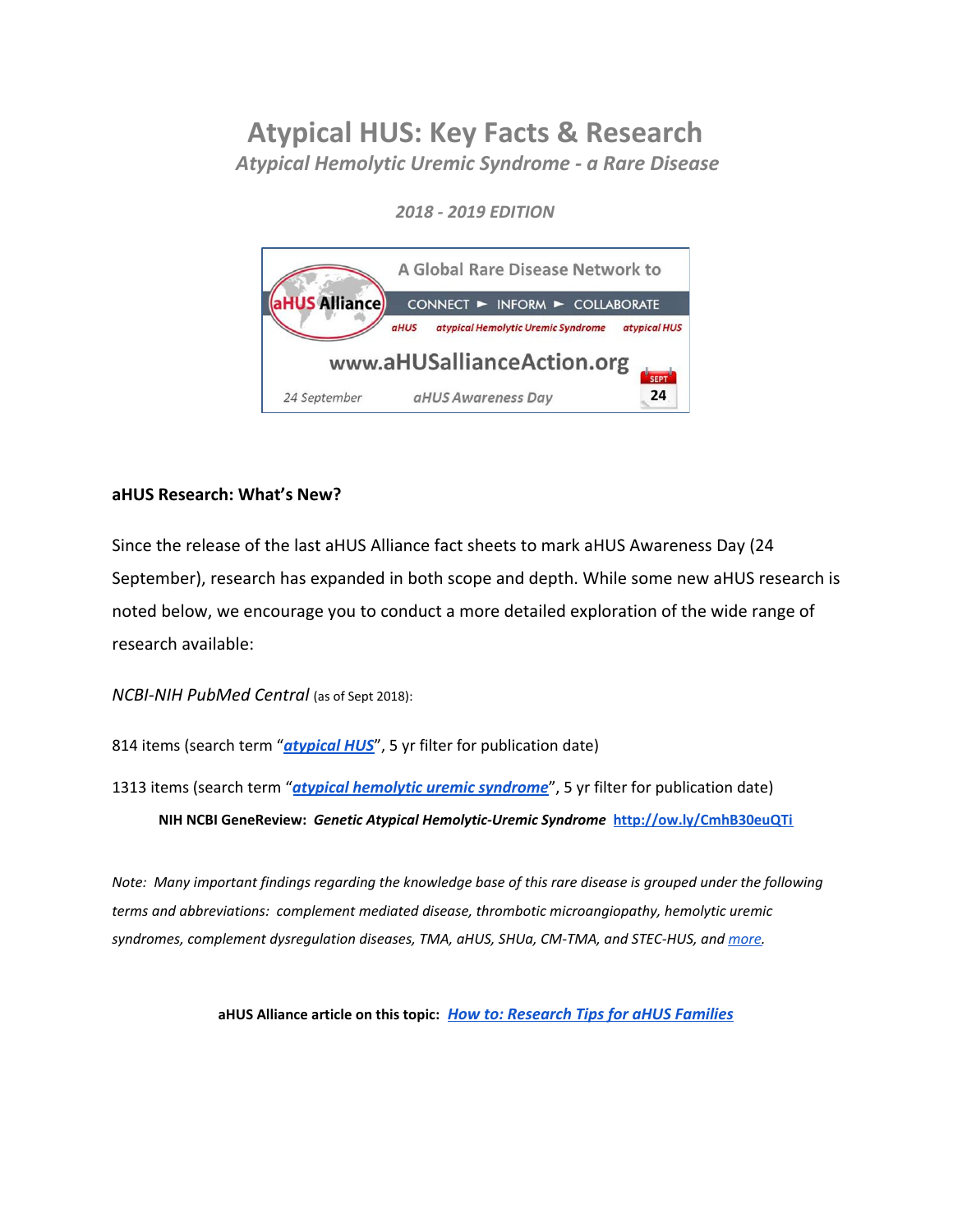# CONNECT > INFORM > COLLABORATE

### aHUS Clinicians & [Investigators](http://www.ahusallianceaction.org/ahus-clinicians-investigators/) – A Global Networking Hub

aHUS Advocacy & Patient [Organizations](http://www.ahusallianceaction.org/patient-associations/) – Connecting Nations & aHUS Advocates

#### *Resources at* **aHUSallianceAction.org** *Include:*

- Know [aHUS:](http://www.ahusallianceaction.org/know-ahus-know-us/) Know Us Living with the Rare Disease atypical HUS
- Clinical [Tracker](http://www.ahusallianceaction.org/wp-content/uploads/2017/09/Clinical-Tracker.pdf) A trifold about symptoms & issues, to foster meaningful physician/patient dialogue
- 2018 aHUS [Therapeutic](http://www.ahusallianceaction.org/atypical-hus-therapeutic-drug-pipeline-in-2018/) Drug Pipeline Drug Discovery & Market Factors within the aHUS arena
- aHUS & TMA Study [Centers](http://www.ahusallianceaction.org/ahus-tma-study-centers/) Article exploring the topic of Centres of aHUS Excellence (Whistle Stop Tour)
- **•** Thrombotic [Microangiopathy](http://www.ahusallianceaction.org/2251-2/) Symposium: Through the Lens of aHUS Med Ed Event & Videos
- An innovative and collaborative partnership between patients with rare disease and [industry-supported](https://www.ncbi.nlm.nih.gov/pmc/articles/PMC5117495/) [registries:](https://www.ncbi.nlm.nih.gov/pmc/articles/PMC5117495/) the Global aHUS Registry (Woodward, L et al 2016)

*Recent Research Includes these topics and titles, click heading link for additional research articles.*

#### **Critical Care**

- Azoulay E et al*. Expert [Statements](https://journal.chestnet.org/article/S0012-3692(17)30735-3/fulltext) on the Standard of Care in Critically Ill Adult Patients With Atypical [Hemolytic](https://journal.chestnet.org/article/S0012-3692(17)30735-3/fulltext) Uremic Syndrome*. CHEST Journal, Vol 152, Issue 2 , 424 – 434. Aug 2017
- Rafat J et al. [E](https://www.ncbi.nlm.nih.gov/pubmed/29979220)arly Differentiation of Shiga [Toxin-Associated](https://www.ncbi.nlm.nih.gov/pubmed/29979220) Hemolytic Uremic Syndrome in Critically III Adults With Thrombotic [Microangiopathy](https://www.ncbi.nlm.nih.gov/pubmed/29979220) Syndromes. Crit Care Med. 2018 Sep;46(9):e904-e911
- Vincent JL et al. [Thrombocytopenia](https://www.ncbi.nlm.nih.gov/pmc/articles/PMC5998546/) in the ICU: disseminated intravascular coagulation and thrombotic [microangiopathies—what](https://www.ncbi.nlm.nih.gov/pmc/articles/PMC5998546/) intensivists need to know. Crit Care. 2018; 22: 158. 13 June 2018

#### **aHUS - Diagnosis** *MORE: [NCBI-NIH](https://www.ncbi.nlm.nih.gov/pubmed/?term=atypical+hemolytic+uremic+syndrome+diagnosis)* PubMed Central

- Claes KJ et al. [B](https://www.ncbi.nlm.nih.gov/pubmed/29058539)elgian consensus statement on the diagnosis and [management](https://www.ncbi.nlm.nih.gov/pubmed/29058539) of patients with atypical hemolytic uremic [syndrome.](https://www.ncbi.nlm.nih.gov/pubmed/29058539) Acta Clin Belg. 2018 Feb;73(1):80-89. doi: 10.1080/17843286.2017.1345185.
- Jokiranta S et al[.](https://www.ncbi.nlm.nih.gov/pubmed/29080561) Differential diagnosis of thrombotic [microangiopathy](https://www.ncbi.nlm.nih.gov/pubmed/29080561) in nephrology. BMC Nephrol. 2017 Oct 28;18(1):324.
- Sridharan M et al. [A](https://www.ncbi.nlm.nih.gov/pubmed/30031798)typical hemolytic uremic syndrome: Review of clinical [presentation,](https://www.ncbi.nlm.nih.gov/pubmed/30031798) diagnosis and [management.](https://www.ncbi.nlm.nih.gov/pubmed/30031798) J Immunol Methods. 2018 Oct;461:15-22.
- Sverdlin D, Peters-Watral B [A](https://cjon.ons.org/cjon/21/4/atypical-hemolytic-uremic-syndrome-achieving-positive-patient-outcomes-early-diagnosis-and)typical Hemolytic Uremic [Syndrome:](https://cjon.ons.org/cjon/21/4/atypical-hemolytic-uremic-syndrome-achieving-positive-patient-outcomes-early-diagnosis-and) Achieving Positive Patient Outcomes With Early Diagnosis and Appropriate [Management](https://cjon.ons.org/cjon/21/4/atypical-hemolytic-uremic-syndrome-achieving-positive-patient-outcomes-early-diagnosis-and) Clin J Oncol Nurs. 2017 Aug 1;21(4):481-487
- *aHUS Alliance article: Is it aHUS, TTP, or [another](http://www.ahusallianceaction.org/ahus-perhaps-ttp-stec-hus-another-tma/) TMA?*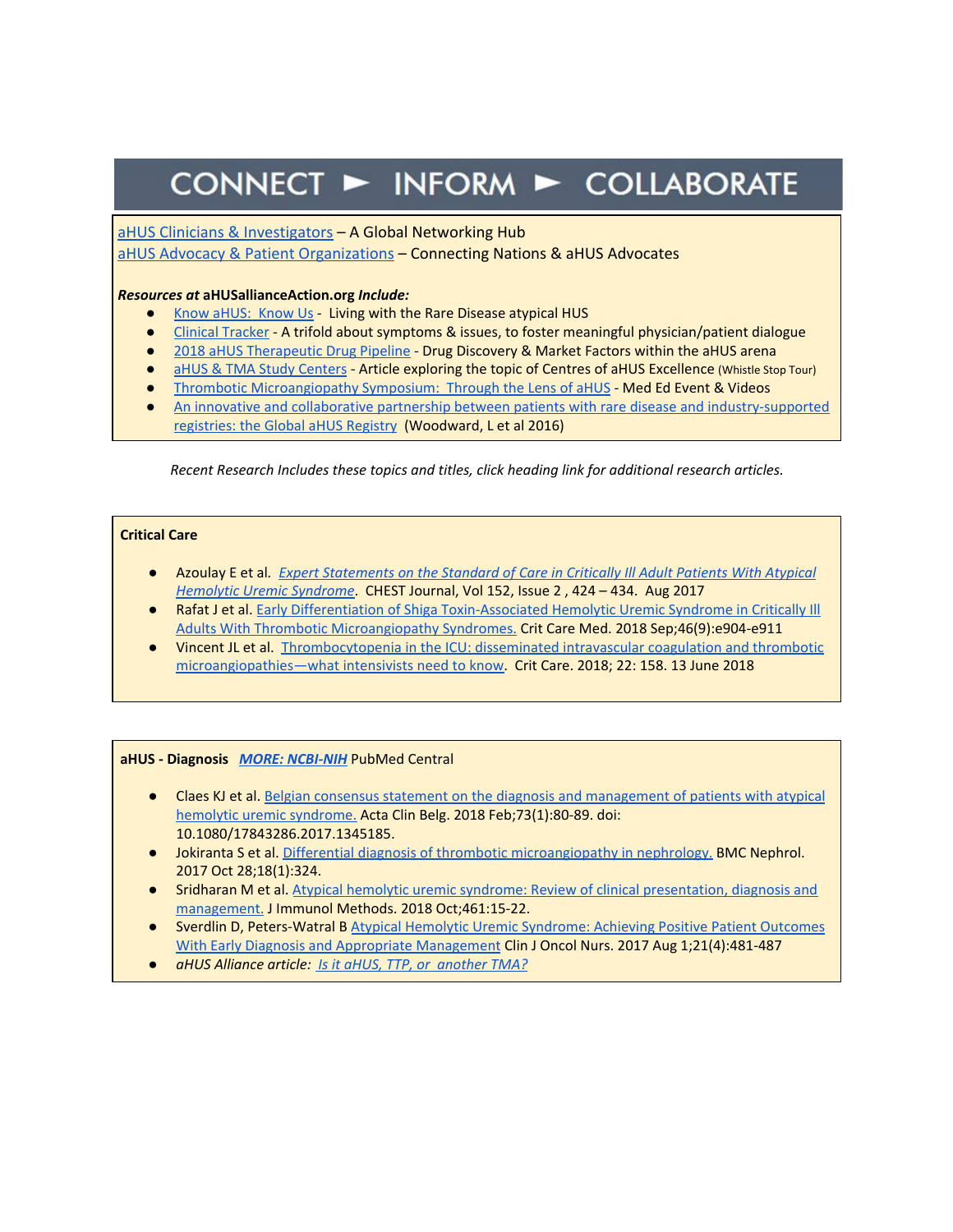#### **aHUS as Thrombotic Microangiopathy (TMA):** *MORE: [NCBI-NIH](https://www.ncbi.nlm.nih.gov/pubmed)* PubMed Central

- Åkesson [A](https://www.ncbi.nlm.nih.gov/pubmed/28508588) et al. At the Cross Section of Thrombotic [Microangiopathy](https://www.ncbi.nlm.nih.gov/pubmed/28508588) and Atypical Hemolytic Uremic Syndrome: A Narrative Review of Differential Diagnostics and a [Problematization](https://www.ncbi.nlm.nih.gov/pubmed/28508588) of Nomenclature. Ther Apher Dial. 2017 Aug;21(4):304-319
- Bommer [M](https://www.ncbi.nlm.nih.gov/pubmed/29875054) The Differential Diagnosis and Treatment of Thrombotic [Microangiopathies.](https://www.ncbi.nlm.nih.gov/pubmed/29875054) Dtsch Arztebl Int. 2018 May 11;115(19):327-334
- Tsai HM. Atypical Hemolytic Uremic [Syndrome:](https://www.ncbi.nlm.nih.gov/pubmed/30145224) Beyond Hemolysis and Uremia. Am J Med. 2018 Aug 23. pii: S0002-9343(18)30795-2.
- *aHUS Alliance article*: *[T](http://www.ahusallianceaction.org/2375-2/)MA [Symposium:](http://www.ahusallianceaction.org/2375-2/) through the Lens of aHUS*

#### **Complement** *MORE: [NCBI-NIH](https://www.ncbi.nlm.nih.gov/pubmed/?term=atypical+hemolytic+uremic+syndrome+and+complement)* PubMed Central

- Wong E and Kavanagh D*.* Diseases of complement [dysregulation—an](https://www.ncbi.nlm.nih.gov/pmc/articles/PMC5794843/) overview. Semin Immunopathol. 2018; 40(1): 49–64. 2018 Jan
- Fakhouri F, Loirat C [Anticomplement](https://www.ncbi.nlm.nih.gov/pubmed/30032752) Treatment in Atypical and Typical Hemolytic Uremic Syndrome. Semin Hematol. 2018 Jul;55(3):150-158
- Noris M, Remuzzi G[.](https://www.ncbi.nlm.nih.gov/pubmed/28863792) Genetics of [Immune-Mediated](https://www.ncbi.nlm.nih.gov/pubmed/28863792) Glomerular Diseases: Focus on Complement. Semin Nephrol. 2017 Sep;37(5):447-463
- Reusz G. Atypical hemolytic uremic syndrome caused by primary [complement](https://www.ncbi.nlm.nih.gov/pubmed/29860884) defects. Orv Hetil. 2018 Jun;159(23):929-936
- Hossain MA et al. Atypical hemolytic uremic syndrome: Laboratory [characteristics,](https://www.ncbi.nlm.nih.gov/pubmed/29657193) [complement-amplifying](https://www.ncbi.nlm.nih.gov/pubmed/29657193) conditions, renal biopsy, and genetic mutations. Saudi J Kidney Dis Transpl. 2018 Mar-Apr;29(2):276-283
- Ardissino G et al. [Complement](https://www.ncbi.nlm.nih.gov/pubmed/29046944) functional tests for monitoring eculizumab treatment in patients with atypical hemolytic uremic [syndrome:](https://www.ncbi.nlm.nih.gov/pubmed/29046944) an update. Pediatr Nephrol. 2018 Mar;33(3):457-461
- *aHUS Alliance article: [Complement-Mediated](http://www.ahusallianceaction.org/__tma/) TMA as aHUS*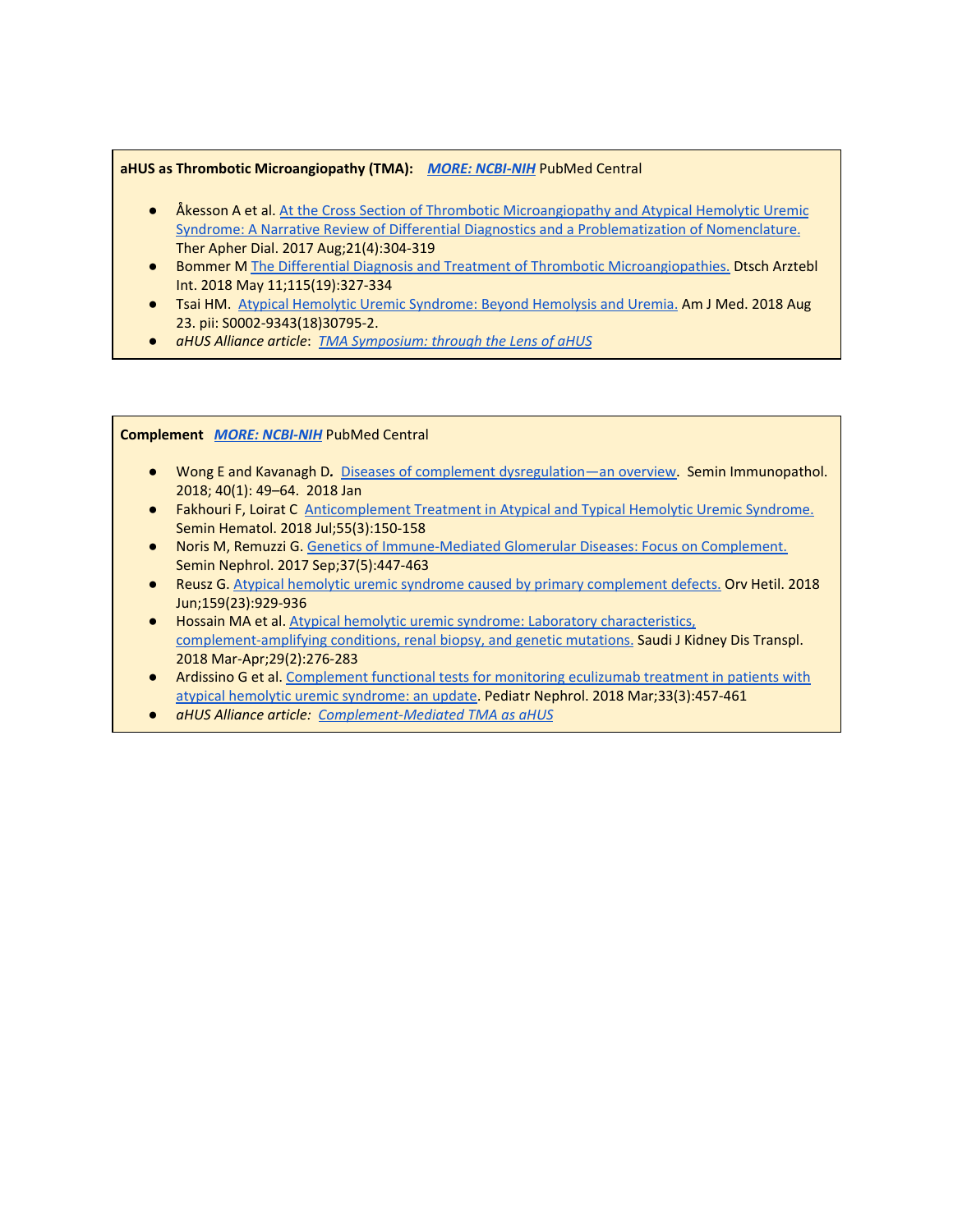#### **Genetics / Mutations** *MORE: [NCBI-NIH](https://www.ncbi.nlm.nih.gov/pubmed/?term=atypical+hemolytic+uremic+syndrome+and+mutations)* PubMed Central

- Brocklebank, Vicky et al. Factor H [autoantibody](https://www.ncbi.nlm.nih.gov/pmc/articles/PMC5652378/) is associated with atypical hemolytic uremic syndrome in children in the United [Kingdom](https://www.ncbi.nlm.nih.gov/pmc/articles/PMC5652378/) and Ireland. Kidney Int. 2017 Nov; 92(5): 1261–1271
- Shaefer F et al. Clinical and genetic predictors of atypical hemolytic uremic syndrome [phenotype](https://www.kidney-international.org/article/S0085-2538(18)30243-6/fulltext) and [outcome](https://www.kidney-international.org/article/S0085-2538(18)30243-6/fulltext). Kidney Int. 2018 Aug;94(2):408-418
- Krishnappa V et al. [A](https://onlinelibrary.wiley.com/doi/full/10.1111/1744-9987.12641)typical Hemolytic Uremic Syndrome: A [Meta-Analysis](https://onlinelibrary.wiley.com/doi/full/10.1111/1744-9987.12641) of Case Reports Confirms the [Prevalence](https://onlinelibrary.wiley.com/doi/full/10.1111/1744-9987.12641) of Genetic Mutations and the Shift of Treatment Regimens. Ther Apher Dial, 22: 178-188.
- Knoop M et al[.](https://www.ncbi.nlm.nih.gov/pubmed/29995248) Human genetics in atypical hemolytic uremic [syndrome-its](https://www.ncbi.nlm.nih.gov/pubmed/29995248) role in diagnosis and [treatment\].](https://www.ncbi.nlm.nih.gov/pubmed/29995248) Internist (Berl). 2018 Jul 11
- Khandelwal P et al. [M](https://www.ncbi.nlm.nih.gov/pubmed/29644059)utations in [membrane](https://www.ncbi.nlm.nih.gov/pubmed/29644059) cofactor protein (CD46) gene in Indian children with hemolytic uremic [syndrome.](https://www.ncbi.nlm.nih.gov/pubmed/29644059) Clin Kidney J. 2018 Apr;11(2):198-203.
- Almalki AH et al. Atypical [hemolytic-uremic](https://www.ncbi.nlm.nih.gov/pubmed/29226095) syndrome due to complement factor I mutation. World J Nephrol. 2017 Nov 6;6(6):243-250
- **Osborne AJ et al.** [S](https://www.ncbi.nlm.nih.gov/pubmed/29500241)tatistical Validation of Rare [Complement](https://www.ncbi.nlm.nih.gov/pubmed/29500241) Variants Provides Insights into the Molecular Basis of Atypical Hemolytic Uremic Syndrome and C3 [Glomerulopathy.](https://www.ncbi.nlm.nih.gov/pubmed/29500241) J Immunol. 2018 Apr 1;200(7):2464-2478
- Almalki AH et al. Atypical [hemolytic-uremic](https://www.ncbi.nlm.nih.gov/pubmed/29226095) syndrome due to complement factor I mutation. World J Nephrol. 2017 Nov 6;6(6):243-250.
- Fujisawa M et al. [C](https://www.ncbi.nlm.nih.gov/pubmed/29511899)linical [characteristics](https://www.ncbi.nlm.nih.gov/pubmed/29511899) and genetic backgrounds of Japanese patients with atypical hemolytic uremic [syndrome.](https://www.ncbi.nlm.nih.gov/pubmed/29511899) Clin Exp Nephrol. 2018 Oct;22(5):1088-1099.

#### **Multi Organ Involvement** *[M](https://www.ncbi.nlm.nih.gov/pubmed/?term=atypical+hemolytic+uremic+syndrome+and+organ+involvement)ORE: [NCBI-NIH](https://www.ncbi.nlm.nih.gov/pubmed/?term=atypical+hemolytic+uremic+syndrome+and+organ+involvement)* PubMed Central

- Formeck C, Swiatecka-Urban A[.](https://www.ncbi.nlm.nih.gov/pubmed/30109445) Extra-renal [manifestations](https://www.ncbi.nlm.nih.gov/pubmed/30109445) of atypical hemolytic uremic syndrome. Pediatr Nephrol. 2018 Aug 14.
- Noronha N et al[.](https://www.ncbi.nlm.nih.gov/pubmed/28710236) Complement factor B [mutation-associated](https://www.ncbi.nlm.nih.gov/pubmed/28710236) aHUS and myocardial infarction. BMJ Case Rep. 2017 Jul 14;2017
- Togarsimalemath SK et al[.](https://www.ncbi.nlm.nih.gov/pubmed/29795200) [Gastrointestinal](https://www.ncbi.nlm.nih.gov/pubmed/29795200) pathogens in anti-FH antibody positive and negative Hemolytic Uremic [Syndrome.](https://www.ncbi.nlm.nih.gov/pubmed/29795200) Pediatr Res. 2018 Jul;84(1):118-124.
- Viada Bris JF et al. Ulcerative Colitis and Atypical [Hemolytic-Uremic](https://www.ncbi.nlm.nih.gov/pubmed/29931191) Syndrome: An Unusual But Potentially Life-threating Life [Complication.](https://www.ncbi.nlm.nih.gov/pubmed/29931191) Inflamm Bowel Dis. 2018 Jun 20.
- aHUS Alliance article: *aHUS Patient Care – the Need for [Multidisciplinary](http://www.ahusallianceaction.org/ahus-patient-care-multidisciplinary-collaboration-translational-medicine/) Collaboration*

#### **Drug Discovery** *MORE: [NCBI-NIH](https://www.ncbi.nlm.nih.gov/pubmed/?term=atypical+hemolytic+uremic+syndrome+therapeutic+drug+research)* PubMed Central

- Harris C et al. [D](https://www.sciencedirect.com/science/article/pii/S0161589018301986?via%3Dihub)evelopments in [anti-complement](https://www.sciencedirect.com/science/article/pii/S0161589018301986?via%3Dihub) therapy; from disease to clinical trial. Molecular Immunology. Volume 102, October 2018, Pgs 89-119.
- Ricklin, D et al. [T](https://www.ncbi.nlm.nih.gov/pmc/articles/PMC5805379/)he renaissance of [complement](https://www.ncbi.nlm.nih.gov/pmc/articles/PMC5805379/) therapeutics*.* Nat Rev Nephrol. 2018 Jan; 14(1): 26–47.
- ClinicalTrials.gov: [Atypical](https://clinicaltrials.gov/ct2/results?cond=Atypical+Hemolytic+Uremic+Syndrome&term=&cntry=&state=&city=&dist=) HUS and Thrombotic [Microangiopathies](https://clinicaltrials.gov/ct2/results?cond=Thrombotic+Microangiopathies&term=&cntry=&state=&city=&dist=)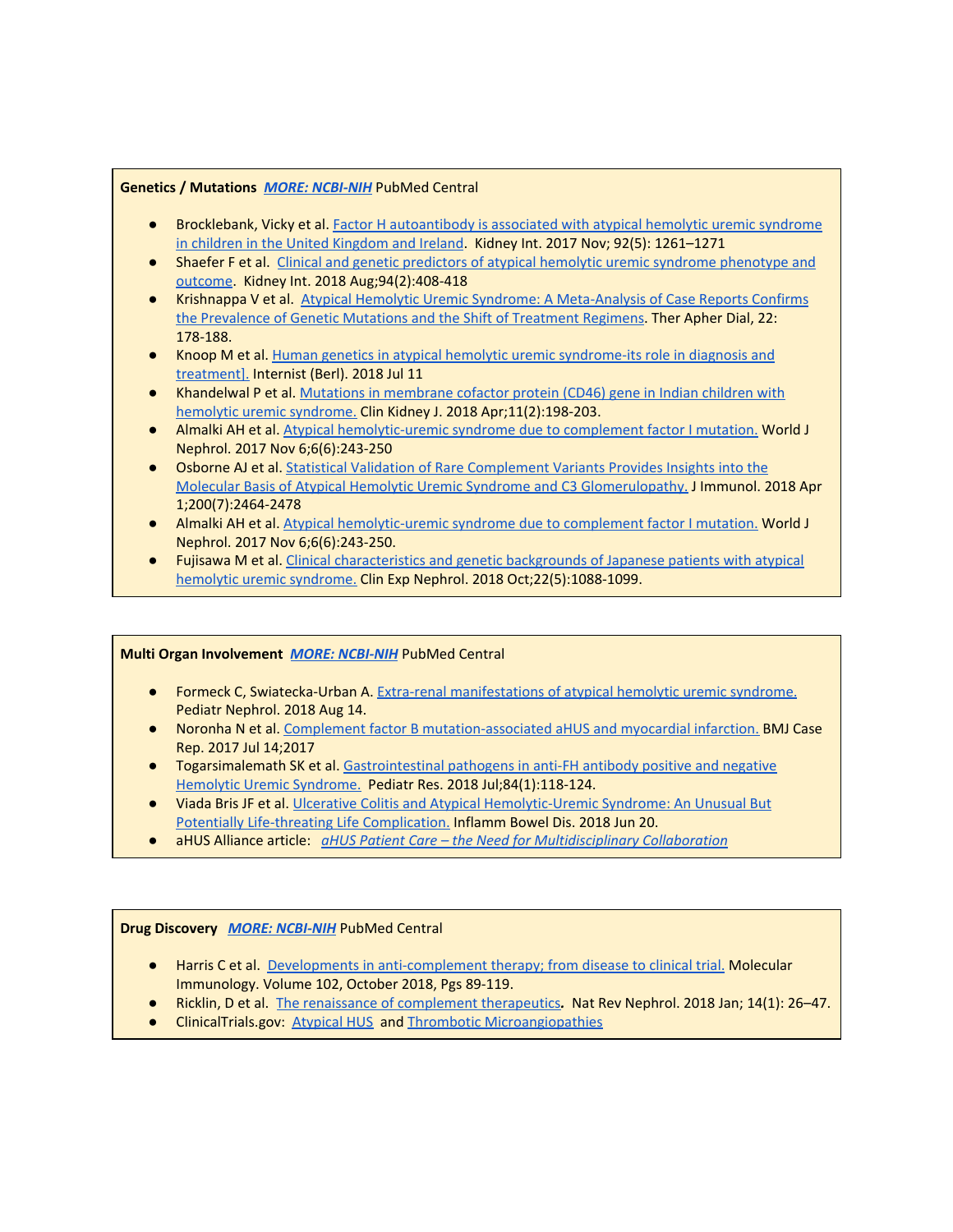#### ● *aHUS Alliance article: [2](http://www.ahusallianceaction.org/atypical-hus-therapeutic-drug-pipeline-in-2018/)018 Drug R&D and aHUS [Market](http://www.ahusallianceaction.org/atypical-hus-therapeutic-drug-pipeline-in-2018/) Factors*

#### **aHUS & Treatment Options** *MORE: [NCBI-NIH](https://www.ncbi.nlm.nih.gov/pubmed/?term=atypical+hemolytic+uremic+syndrome+treatment)* PubMed Central

- Keenswijk W, Walle J[V](https://www.ncbi.nlm.nih.gov/pubmed/29057597) Atypical Hemolytic Uremic [Syndrome](https://www.ncbi.nlm.nih.gov/pubmed/29057597) in Low Resource Settings: Which Options Do We [Have?](https://www.ncbi.nlm.nih.gov/pubmed/29057597) Ther Apher Dial. 2018 Apr;22(2):206-20
- Merrill SA et al. [Eculizumab](https://www.ncbi.nlm.nih.gov/pubmed/28461395) cessation in atypical hemolytic uremic syndrome. Blood. 2017 Jul 20;130(3):368-372.
- Moake J[L](http://www.bloodjournal.org/content/130/3/243.long?sso-checked=true) A new [therapeutic](http://www.bloodjournal.org/content/130/3/243.long?sso-checked=true) strategy for atypical HUS. Blood. 2017 Jul 20;130(3):243-244.
- Olson SR et al. [W](https://www.ncbi.nlm.nih.gov/pubmed/30110670)hen to Stop Eculizumab in [Complement-Mediated](https://www.ncbi.nlm.nih.gov/pubmed/30110670) Thrombotic Microangiopathies. Am J Nephrol. 2018;48(2):96-107.
- Patterson JM et al[.](https://www.ncbi.nlm.nih.gov/pubmed/29308213) Case Series of 3 Patients [Diagnosed](https://www.ncbi.nlm.nih.gov/pubmed/29308213) With Atypical Hemolytic Uremic Syndrome Successfully Treated With Steroids, [Plasmapheresis,](https://www.ncbi.nlm.nih.gov/pubmed/29308213) and Rituximab. Can J Kidney Health Dis. 2017 Dec 31;5:2054358117747262.
- Rodriguez E et al[.](https://www.ncbi.nlm.nih.gov/pubmed/28616209) Should eculizumab be [discontinued](https://www.ncbi.nlm.nih.gov/pubmed/28616209) in patients with atypical hemolytic uremic [syndrome?](https://www.ncbi.nlm.nih.gov/pubmed/28616209) Clin Kidney J. 2017 Jun;10(3):320-322
- Teoh CW et al[.](https://www.ncbi.nlm.nih.gov/pubmed/29552364) Clinical Relapses of Atypical HUS on [Eculizumab:](https://www.ncbi.nlm.nih.gov/pubmed/29552364) Clinical Gap for Monitoring and [Individualised](https://www.ncbi.nlm.nih.gov/pubmed/29552364) Therapy. Case Rep Nephrol. 2018 Feb 6;2018:2781789
- Volokhina [E](https://www.ncbi.nlm.nih.gov/pubmed/28295239) Eculizumab Dosing Regimen in Atypical HUS: Possibilities for [Individualized](https://www.ncbi.nlm.nih.gov/pubmed/28295239) Treatment. Clin Pharmacol Ther. 2017 Oct;102(4):671-678.
- *aHUS Alliance Article: [S](http://www.ahusallianceaction.org/south-african-paediatric-nephrology-perspective-on-eculizumab-therapy-for-atypical-hus-a-global-review-panel-model-for-ahus-drug-access/)o African Pediatric [Nephrology:](http://www.ahusallianceaction.org/south-african-paediatric-nephrology-perspective-on-eculizumab-therapy-for-atypical-hus-a-global-review-panel-model-for-ahus-drug-access/) Global Panel Proposed for aHUS Drug Access*

#### **aHUS – Reviews** *MORE: [NCBI-NIH](https://www.ncbi.nlm.nih.gov/pubmed/?term=atypical+hemolytic+uremic+syndrome+review)* PubMed Central

- Dixon BP, Gruppo R[A](https://www.ncbi.nlm.nih.gov/pubmed/29803280). Atypical Hemolytic Uremic [Syndrome.](https://www.ncbi.nlm.nih.gov/pubmed/29803280) Pediatr Clin North Am. 2018 Jun;65(3):509-525.
- Kherder-Elfekih R et al[.](https://www.ncbi.nlm.nih.gov/pubmed/29657196) Atypical hemolytic uremic syndrome: A [monocentric](https://www.ncbi.nlm.nih.gov/pubmed/29657196) adult Tunisian study and review of [literature.](https://www.ncbi.nlm.nih.gov/pubmed/29657196) Saudi J Kidney Dis Transpl. 2018 Mar-Apr;29(2):297-302
- Zhang K et al. Atypical Hemolytic Uremic [Syndrome:](https://www.ncbi.nlm.nih.gov/pubmed/28626544) A Brief Review. Hematol Rep. 2017 Jun

#### **aHUS & Pregnancy** *MORE: [NCBI-NIH](https://www.ncbi.nlm.nih.gov/pubmed/?term=atypical+hemolytic+uremic+syndrome+pregnancy)* PubMed Central

- Bruel A et al[.](https://www.ncbi.nlm.nih.gov/pubmed/28596415) Hemolytic Uremic Syndrome in Pregnancy and [Postpartum.](https://www.ncbi.nlm.nih.gov/pubmed/28596415) Clin J Am Soc Nephrol. 2017 Aug 7;12(8):1237-1247
- Gaggl [M](https://www.ncbi.nlm.nih.gov/pubmed/29282226) et al. Maternal and Fetal Outcomes of [Pregnancies](https://www.ncbi.nlm.nih.gov/pubmed/29282226) in Women with Atypical Hemolytic Uremic [Syndrome.](https://www.ncbi.nlm.nih.gov/pubmed/29282226) J Am Soc Nephrol. 2018 Mar;29(3):1020-1029.
- Gupta M et al. [T](https://www.ncbi.nlm.nih.gov/pubmed/29674195)hrombotic [microangiopathies](https://www.ncbi.nlm.nih.gov/pubmed/29674195) of pregnancy: Differential diagnosis. Pregnancy Hypertens. 2018 Apr;12:29-34.
- Grand'Maison S, Lapinsky S. [I](https://www.ncbi.nlm.nih.gov/pubmed/30214480)nsights into pregnancy [associated](https://www.ncbi.nlm.nih.gov/pubmed/30214480) and atypical hemolytic uremic [syndrome.](https://www.ncbi.nlm.nih.gov/pubmed/30214480) Obstet Med. 2018 Sep;11(3):137-140.
- Huerta A et al. A retrospective study of [pregnancy-associated](https://www.ncbi.nlm.nih.gov/pubmed/28911789) atypical hemolytic uremic syndrome. Kidney Int. 2018 Feb;93(2):450-459
- *aHUS Alliance Article: [A](http://www.ahusallianceaction.org/ahus-pregnancy-questions-concerns-research/)typical HUS & [Pregnancy:](http://www.ahusallianceaction.org/ahus-pregnancy-questions-concerns-research/) Questions, Concerns, Research*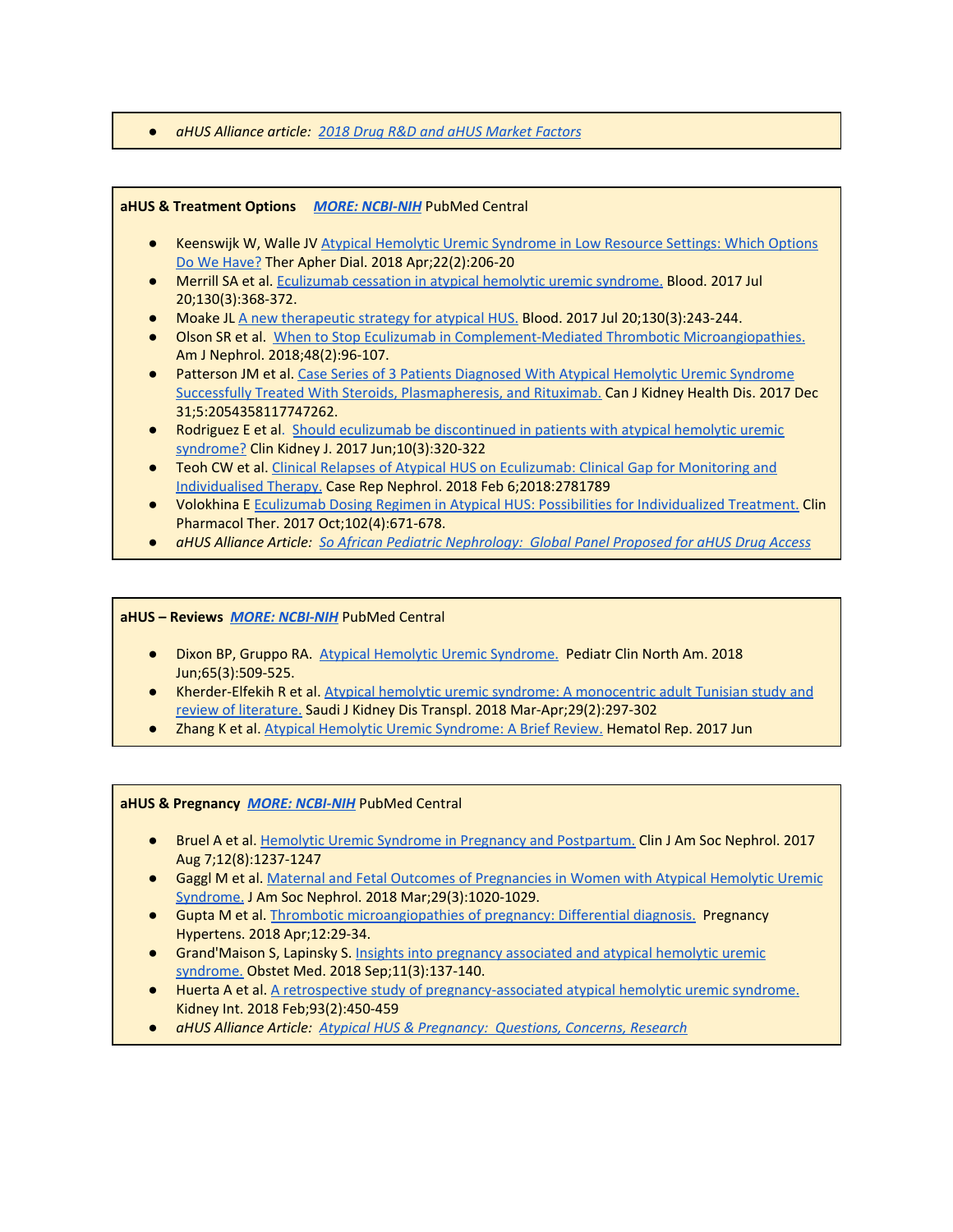#### **Transplantation** *MORE: [NCBI-NIH](https://www.ncbi.nlm.nih.gov/pubmed/?term=atypical+hemolytic+uremic+syndrome+and+transplant)* PubMed Central

- **Duineveld C et al. [L](https://www.ncbi.nlm.nih.gov/pubmed/28821363)iving Donor Kidney [Transplantation](https://www.ncbi.nlm.nih.gov/pubmed/28821363) in Atypical Hemolytic Uremic Syndrome: A Case** [Series.](https://www.ncbi.nlm.nih.gov/pubmed/28821363) Am J Kidney Dis. 2017 Dec;70(6):770-777
- Kim S et al[.](https://www.ncbi.nlm.nih.gov/pubmed/29215813) Kidney [Transplantation](https://www.ncbi.nlm.nih.gov/pubmed/29215813) in Patients with Atypical Hemolytic Uremic Syndrome due to Complement Factor H Deficiency: Impact of Liver [Transplantation.](https://www.ncbi.nlm.nih.gov/pubmed/29215813) J Korean Med Sci. 2018 Jan 1;33(1):e4.
- Legendre CM et al. [O](https://www.ncbi.nlm.nih.gov/pubmed/28801959)utcomes of patients with atypical [haemolytic](https://www.ncbi.nlm.nih.gov/pubmed/28801959) uraemic syndrome with native and [transplanted](https://www.ncbi.nlm.nih.gov/pubmed/28801959) kidneys treated with eculizumab: a pooled post hoc analysis. Transpl Int. 2017 Dec;30(12):1275-1283
- Legendre C et al[.](https://www.ncbi.nlm.nih.gov/pubmed/29069327) The role of complement inhibition in kidney [transplantation.](https://www.ncbi.nlm.nih.gov/pubmed/29069327) Br Med Bull. 2017 Dec 1;124(1):5-17.
- Noris M, Ruggenenti P, Remuzzi G. [K](https://www.ncbi.nlm.nih.gov/pubmed/29169515)idney [Transplantation](https://www.ncbi.nlm.nih.gov/pubmed/29169515) in Patients With Atypical Hemolytic Uremic Syndrome: A [Therapeutic](https://www.ncbi.nlm.nih.gov/pubmed/29169515) Dilemma (or Not)? Am J Kidney Dis. 2017 Dec;70(6):754-757.
- Raina R et al. Effect of [Immunosuppressive](https://www.ncbi.nlm.nih.gov/pubmed/30190449) Therapy on the Occurrence of Atypical Hemolytic Uremic Syndrome in Renal Transplant [Recipients.](https://www.ncbi.nlm.nih.gov/pubmed/30190449) Ann Transplant. 2018 Sep 7;23:631-638



# **Atypical HUS FACTS** *(citations below)*

#### **About aHUS**

- Atypical Hemolytic Uremic Syndrome (aHUS) is a very rare, chronic and life-threatening genetic condition
- aHUS can occur at any age, with roughly 60 per cent of children affected and 40 per cent adults<sup>2</sup>
- aHUS is caused by chronic, uncontrolled activation of the complement system, a part of the body's natural immune system<sup>1</sup>
- As a result, the immune system attacks the body's unhealthy and healthy cells, which can cause abnormal blood clotting and blood vessel damage <sup>2, 3</sup>
- The presence of blood clots causes damage to organs, leading to heart attack, stroke, kidney failure and death 2
- Within a year of diagnosis, over half of patients will need dialysis, will have irreversible kidney damage, or will not survive 2
- The majority of patients progress to end-stage kidney failure within three years of diagnosis<sup>2,5</sup>
- Death rates amongst aHUS patients are as high as 25 per cent, and progression to end-stage kidney disease occurs in more than 50 per cent of patients<sup>2,5</sup>
- Kidneys are often transplanted in aHUS patients with permanent kidney failure, however, the disease recurs in 60 per cent of patients, and more than 90 percent of patients experience failure of transplanted kidney <sup>2</sup>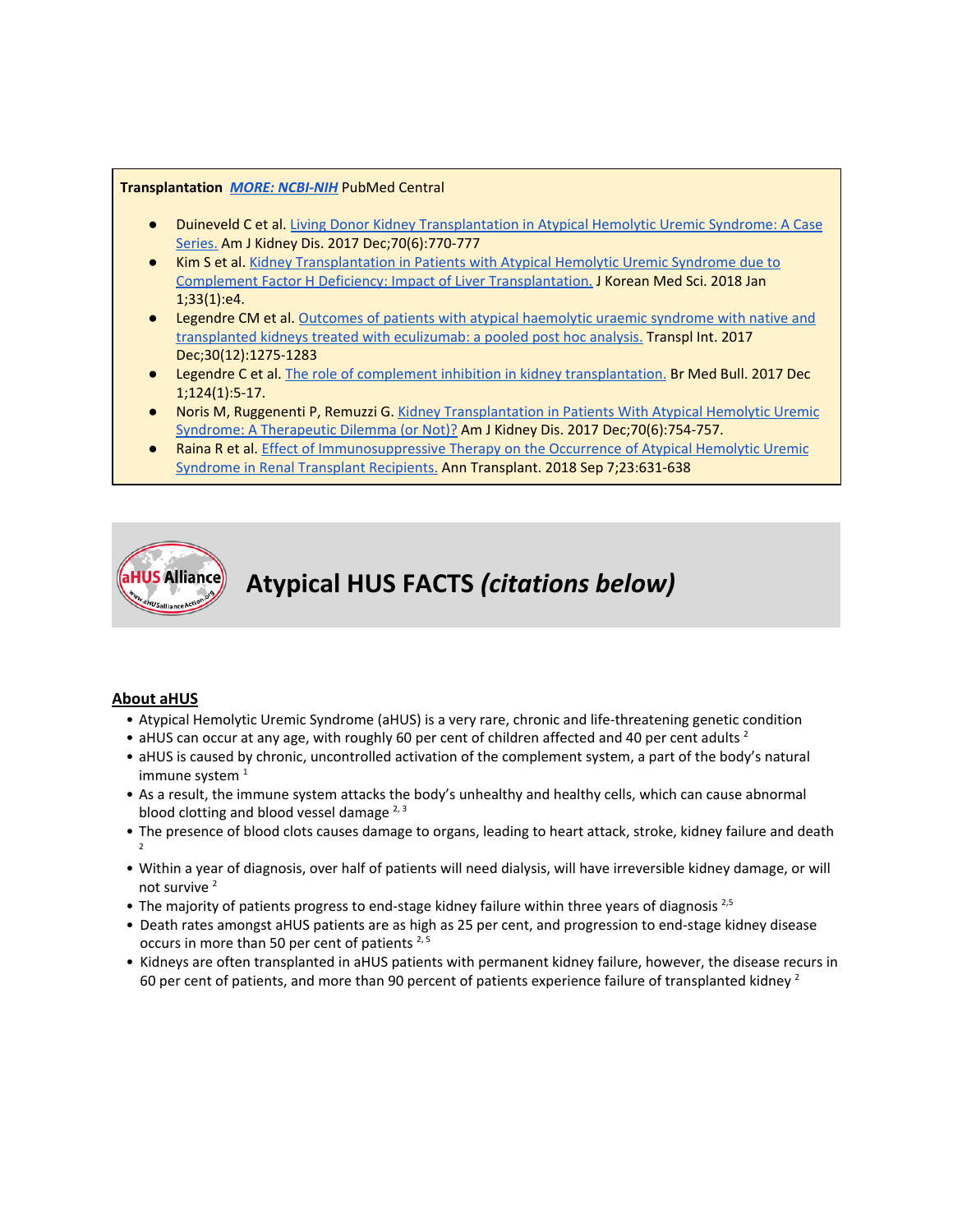#### **Diagnosis**

- Atypical HUS encompasses a group of diseases that share in the clinical features of a microangiopathic hemolytic anemia associated with thrombocytopenia and renal failure. In practice there is little agreement on what defines or limits classifying someone as an aHUS patient, given the nonspecific nature of the term aHUS. aHUS clumps together a group of diseases with very different underlying pathologies. <sup>25</sup>
- The causes of aHUS are not fully understood, but in 70 per cent of cases it is associated with an underlying genetic or acquired abnormality of the complement system <sup>10</sup>
- Doctors and their healthcare team must look at many factors when making a diagnosis including clinical symptoms, lab findings, and results from more specialized tests such as gene analysis  $^{11}$
- During initial onset of aHUS, or during recurring episodes, tell-tale signs can be detected from lab findings relating to<sup>9</sup>
	- platelet levels
	- hemoglobin and haptoglobin levels
	- creatinine levels
	- BUN (blood urea nitrogen) levels

#### **Symptoms**

- aHUS disease can be characterized by three key features:<sup>12</sup>
	- thrombocytopenia (low platelet count in the blood)
	- anemia (low red blood cell/platelet count in the blood)
	- kidney symptoms (starting as acute kidney failure but can progress to end-stage kidney disease)
- There are a number of symptoms secondary to kidney failure, which include  $^{10}$ 
	- nausea and vomiting
	- confusion
	- shortness of breath (dyspnea)
	- fatigue
- aHUS can impact multiple organs and body systems. Central nerve system involvement is the most frequent extra-renal organ manifestation of aHUS (10–48%)<sup>29</sup> , but issues due to TMA may occur in the heart, lungs, GI tract, skin, eyes as well.
- In aHUS, patients present with symptoms of diarrhea, fatigue, irritability, and lethargy to a point where hospitalization is needed <sup>12</sup>
- The majority of patients have genetic abnormalities that impair cell surface control of complement<sup>18</sup>

#### **Treatment**

*Plasma Therapy & Dialysis*

• The prognosis for patients with aHUS is very poor,<sup>13</sup> with existing supportive therapies unproven and unreliable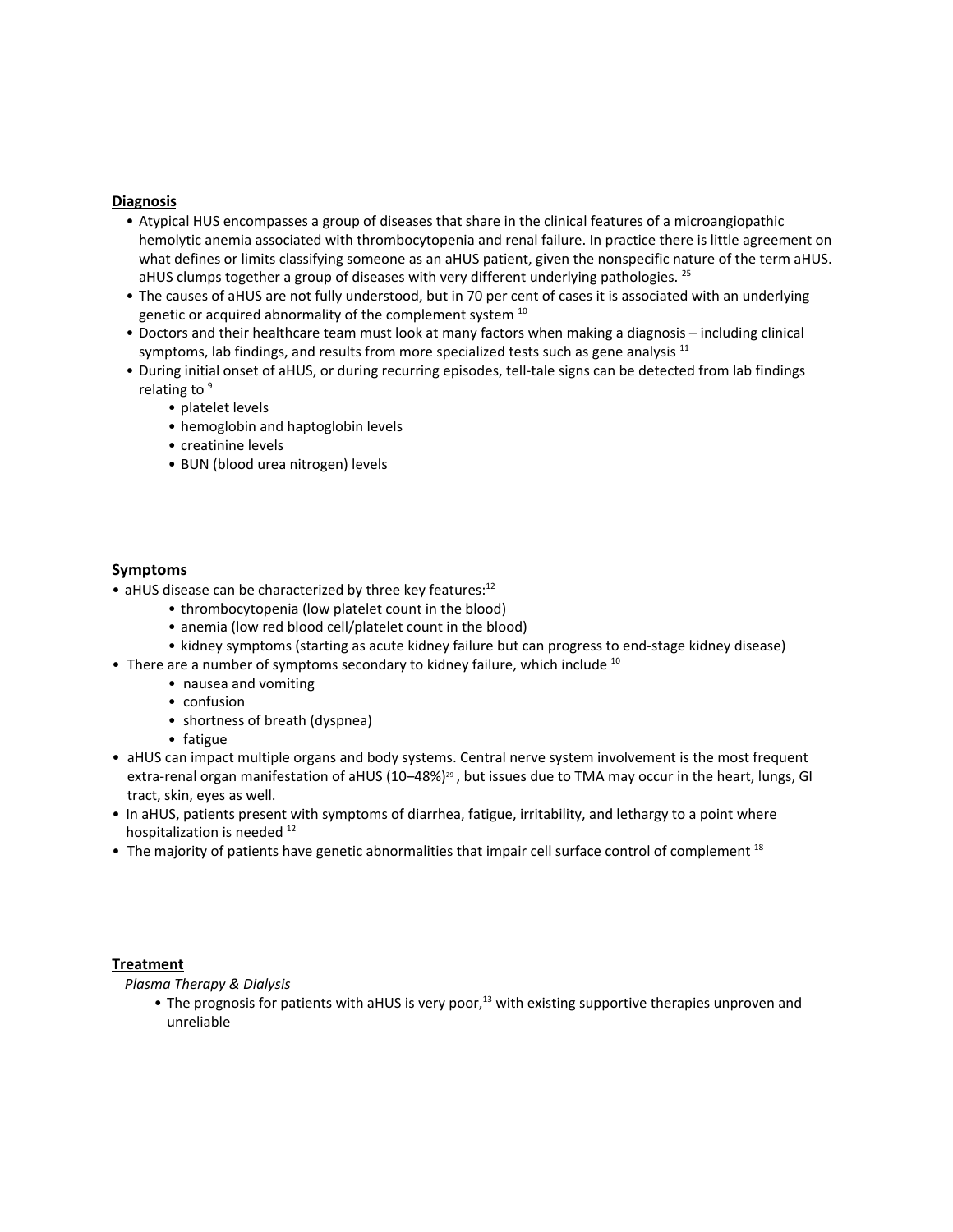- The management of aHUS has relied on plasma infusion and plasma exchange therapies with variable results 14
- To date, there have been no well-controlled trials that show plasma exchange or plasma infusion to be safe or effective in aHUS <sup>15</sup>
- In studies where the majority of patients with aHUS were treated with plasma therapy, patient outcomes were reported as being poor<sup>16</sup>
- Despite plasma exchange or plasma infusion, 65 percent of all aHUS patients die, require dialysis, or have permanent renal damage within the first year after diagnosis 6
- Dialysis cannot completely compensate for the loss of kidney function, and can lead to deadly infections and shortened life expectancy <sup>17</sup>
- *•* Complications related to plasma exchange have been reported to occur in up to 55 percent of plasma exchange sessions in children and in 15 percent of sessions in adults <sup>16</sup>

#### *Treatment- Therapeutics*

- Eculizumab has shown greater efficacy than plasma therapy in the prevention and treatment of aHUS<sup>16, 19</sup>
- Switching from plasma therapy to eculizumab has been shown to improve renal function even in patients with long-lasting and stable chronic kidney disease <sup>16</sup>
- KDIGO Controversies Conference on aHUS and C3G: See *Treatment Strategies*, *Section V*. Goodship et al, Dec 2016. Kid. Intl. <http://ow.ly/DCjf30euh7n>
- aHUS Alliance aHUS Therapeutic Drugs, R & D, with tables. *May 2018* <https://bit.ly/2xpfg0T>
- Clinical Trials As of Sept 2018 on ClinicalTrials.gov: 24 Studies for 'atypical HUS' <https://bit.ly/2QIz1Zl> and 308 Studies listed under 'thrombotic microangiopathy' or TMA <https://bit.ly/2QIz1Zl>

#### *Access to Treatment*

- As of Sept 2018 aHUS patients in many nations still do not have access to eculizumab, and coverage within some of those countries is further restricted: dependent on the aHUS patient's location within their nation or their individual health status 26 . In 2018: *Global Panel for aHUS Drug Access* <https://bit.ly/2MKPIQQ>
- Inequality in Treatment Options among Nations Access to eculizumab for treatment of aHUS patients worldwide plummets from 77% to only 37% for poll respondents in nations outside of the US & EU.  $^{28}$ (White Paper at <http://ow.ly/Dbzb303ZqhU>**,** with 2016 aHUS Poll Results: <http://ow.ly/1DA7303FoJx> )

Note: The aHUS Alliance wishes to extend thanks to aHUS Canada for their efforts in providing core facts here. For *Citations & More Info, see the Full Version of this Document:* **aHUS Key Facts & Information**

#### **NIH NCBI GeneReview:** *Genetic Atypical Hemolytic-Uremic Syndrome* **<http://ow.ly/CmhB30euQTi>**

Note: The aHUS Alliance wishes to extend thanks to aHUS Canada for their efforts in providing core facts contained *in this document.*

*Atypical HUS: In Brief (2018-2019 Edition)*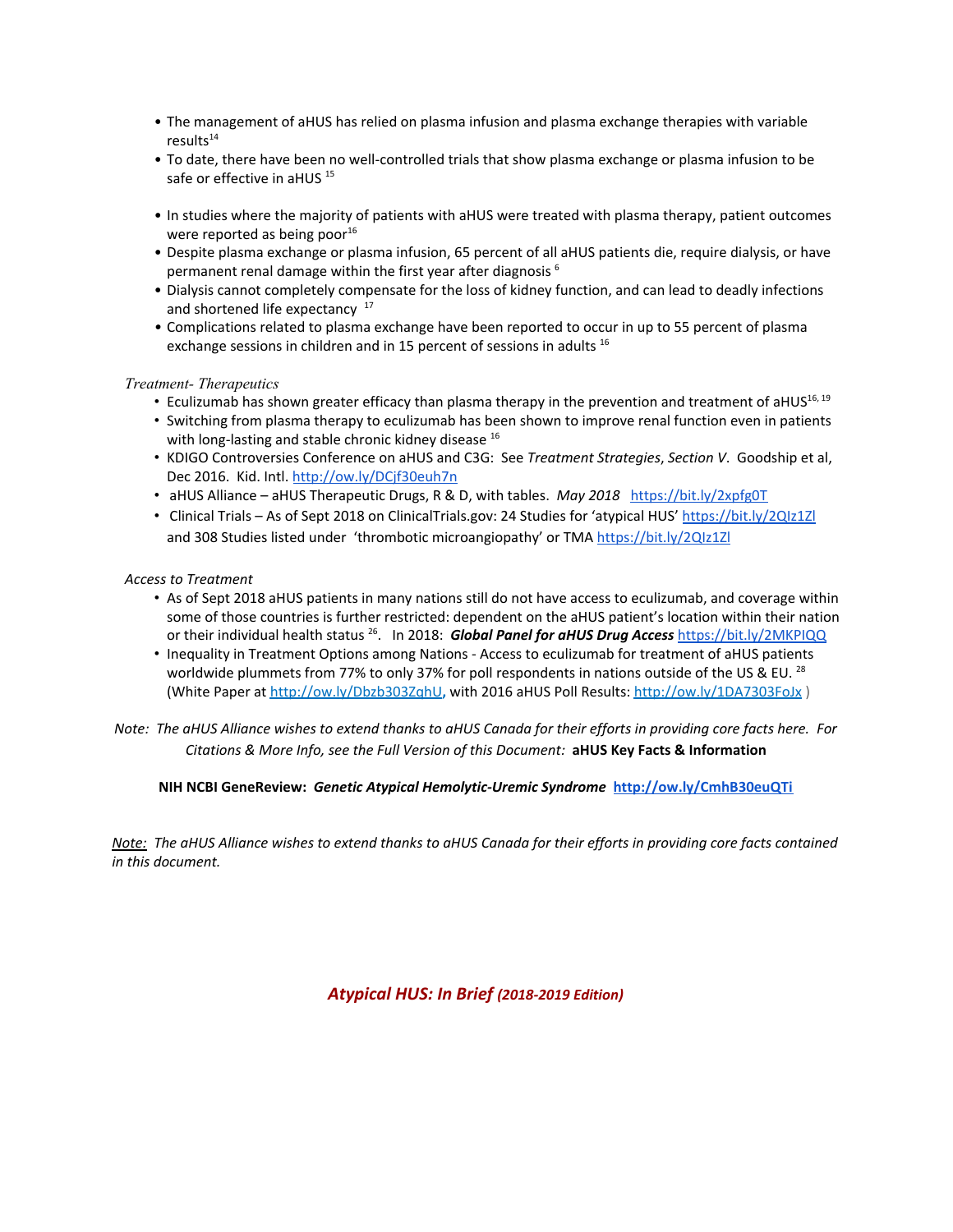# **Diseases/Disorders with Potential for Cross-Over Impact Regarding Atypical HUS Research**

*Table 2: aHUS Alliance 2018*

| AAV:         | ANCA-associated vasculitis (ANCA:<br>anti-neutrophil cytoplasmic Abs)                          | HAE:          | Hereditary Angioedema                                                                                   |
|--------------|------------------------------------------------------------------------------------------------|---------------|---------------------------------------------------------------------------------------------------------|
| AIHA:        | Autoimmune hemolytic anemia<br>(Subtype: warm, or WAIHA)                                       |               | HCT-TMA: HCT-TMA: Hematopoietic Stem Cell<br><b>Transplant-Associated Thrombotic</b><br>Microangiopathy |
| AMD:         | Age-related Macular Degeneration                                                               | HSCT:         | Hematopoietic Stem Cell Transplant                                                                      |
| AMR:         | Antibody-mediated rejection                                                                    | <b>IBMIR:</b> | Instant Blood-mediated Inflammation<br>Reaction                                                         |
| CAD:         | <b>Cold Agglutinin Disease</b>                                                                 | IgAN:         | Immunoglobulin A Nephropathy (form of<br>glomerulonephritis)                                            |
| CAD:         | <b>Coronary Artery Disease</b>                                                                 | IRI:          | Ischemia-Reperfusion Injury                                                                             |
| CMV:         | Cytomegalovirus                                                                                | LN:           | Lupus nephritis                                                                                         |
| C3G:         | C3 glomerulopathy Subtypes: Dense<br>deposit disease (DDD) and C3<br>glomerulonephritis (C3GN) | <b>MAHA:</b>  | Microangiopathic Hemolytic Anemia                                                                       |
| <b>CMND:</b> | Complement-Mediated<br>Neurodegeneration                                                       | MG:           | Myasthenia Gravis (gMG: generalized<br>MG)                                                              |
| <b>COPD:</b> | Chronic Obstructive Pulmonary Disease   MMN:                                                   |               | Multifocal Motor Neuropathy                                                                             |
| CVD:         | Cardiovascular Disease                                                                         | <b>MPGN:</b>  | Membranoproliferative<br>glomerulonephritis                                                             |
| DDD:         | Dense Deposit Disease (see also C3G)                                                           | <b>NMOSD:</b> | Relapsing Neuromyelitis Optica<br>Spectrum Disorder                                                     |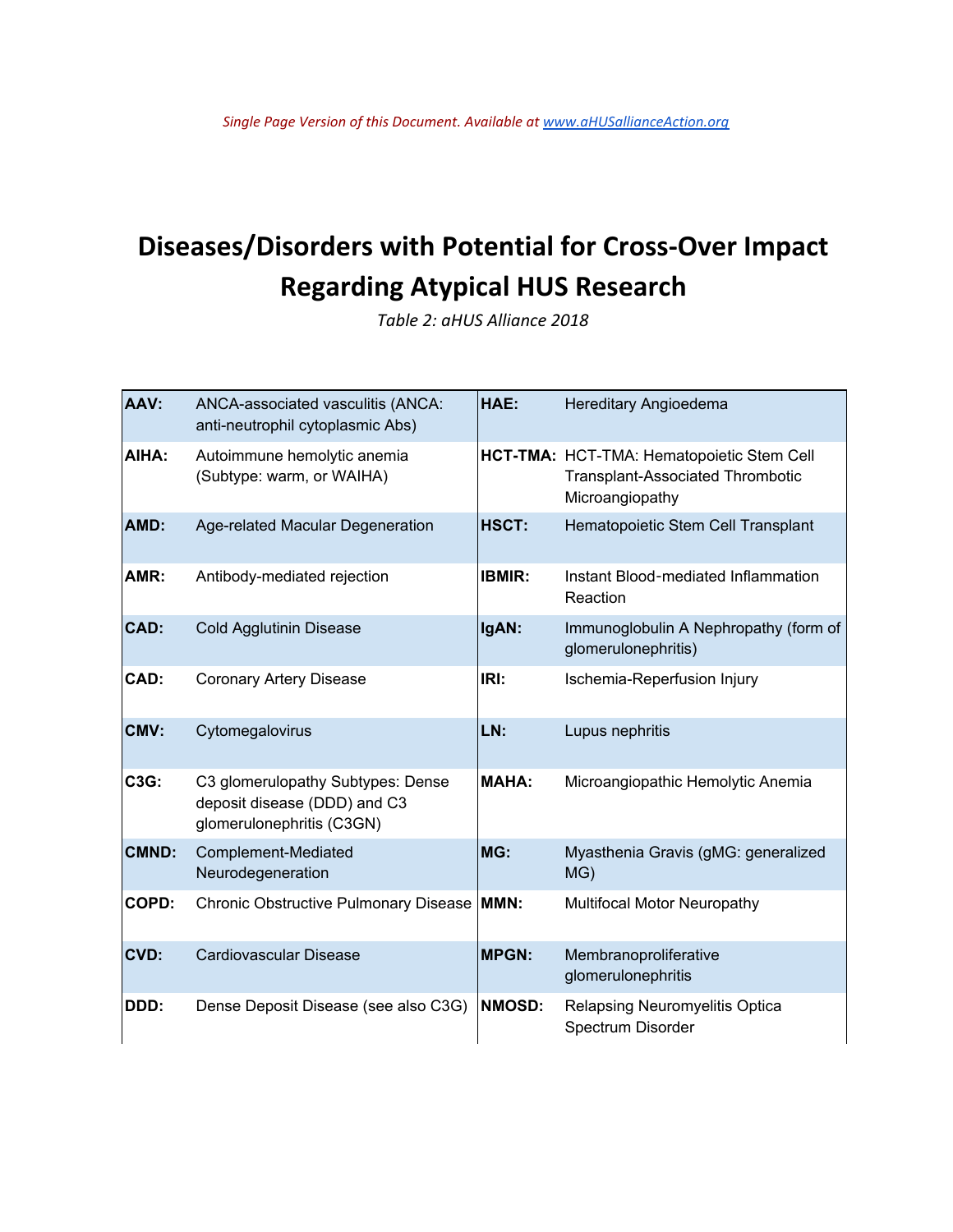| <b>DFG:</b> | <b>Delayed Graft Function</b> | PNH:                 | Paroxysmal Nocturnal Hemoglobinuria                                   |
|-------------|-------------------------------|----------------------|-----------------------------------------------------------------------|
| DITMA:      | Drug-Induced TMA              | RA:                  | <b>Rheumatoid Arthritis</b>                                           |
| DM:         | Dermatomyositis               | SLE:                 | <b>Systemic Lupus Erythematosus</b>                                   |
| GA:         | Geographic Atrophy (see AMD)  | <b>STEC-HU</b><br>S: | Shiga toxin-releasing Escherichia coli -<br>Hemolytic Uremic Syndrome |
| GBS:        | Guillain-Barré Syndrome       | TMA:                 | Thrombotic microangiopathy (often<br>plural)                          |
| GvHD:       | Acute Graft v Host Disease    | TTP:                 | Thrombotic Thrombocytopenic Purpura                                   |

*Note: Research done for other rare or complement-mediated diseases, or those with similar underlying mechanisms, may provide some degree of cross-over knowledge with potential to advance atypical HUS research and therapeutic drug discovery. Table 2, created by the aHUS Alliance May.*

*[Click to download](https://docs.google.com/spreadsheets/d/e/2PACX-1vRK2PskuDJecnAo2NPxclf_kqBh3-jMI_ZcinYIoBz2ZQvCRdirFhSEA562PhiBLwz--dDq_SVdgTxT/pub?output=pdf) the PDF of Diseases/Disorders with related research.*

*Atypical HUS [Therapeutic](http://www.ahusallianceaction.org/atypical-hus-therapeutic-drug-pipeline-in-2018/) Drug Pipeline in 2018:*

*Drug [Discovery](http://www.ahusallianceaction.org/atypical-hus-therapeutic-drug-pipeline-in-2018/) & Market Factors within the aHUS Arena*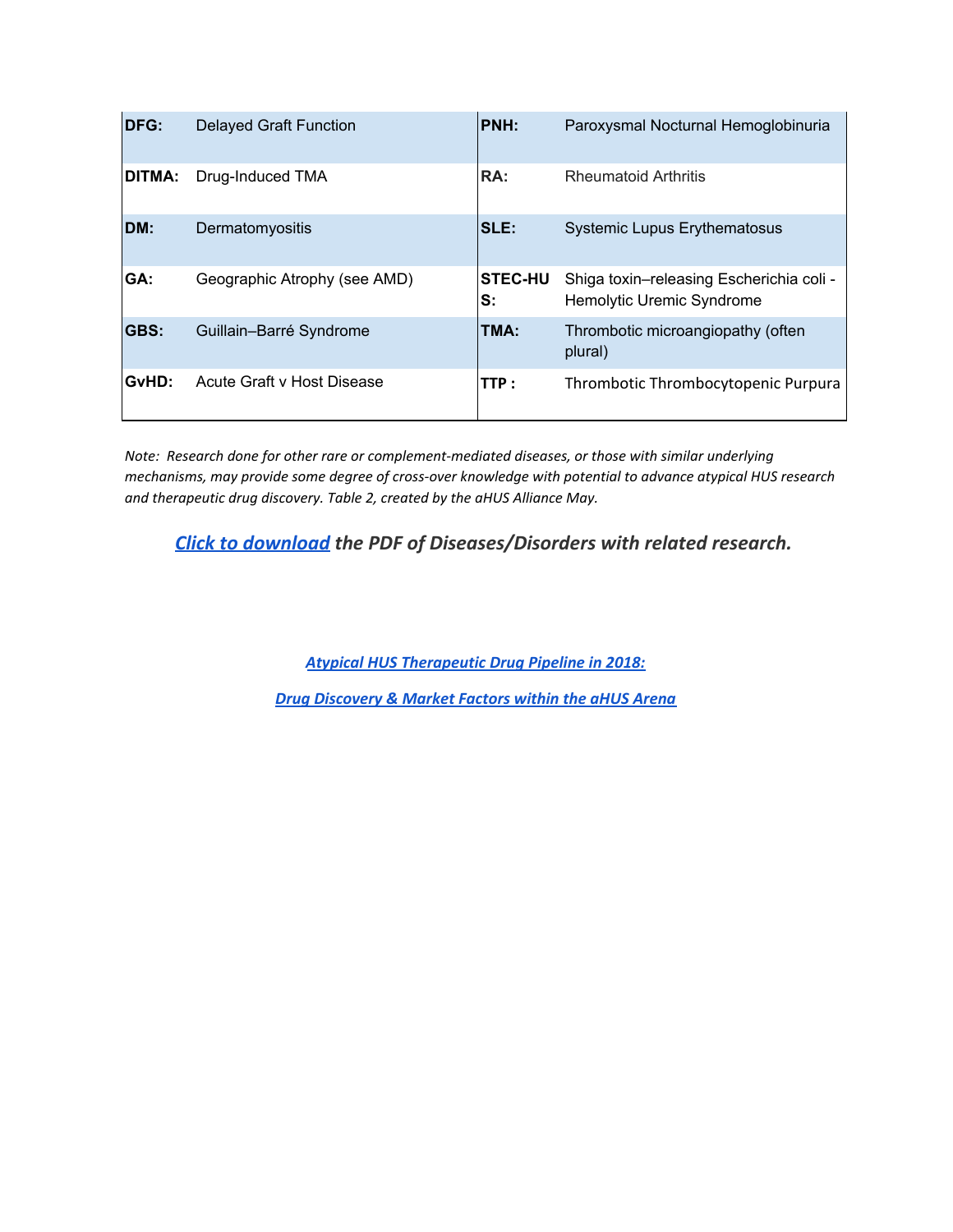**Advancing aHUS Treatment - Pipeline of R & D for new Therapeutics**

**(Table from the aHUS Alliance overview - May 2018 )** 26,27

**Therapeutic Drug Discovery: aHUS and other Complement Mediated Diseases**

# **Atypical HUS: 2018 Therapeutic Drug Discovery aHUS Alliance – Pharma Overview**

| Table 1                             |                                     |                               |                                                     |  |  |
|-------------------------------------|-------------------------------------|-------------------------------|-----------------------------------------------------|--|--|
| <b>COMPANY</b>                      | <b>DRUG/Molecule</b>                | TARGET/Mechanism              | FOCUS, Other                                        |  |  |
| <b>Alexion</b>                      | <b>ALXN 1210</b>                    | longer-acting C5<br>inhibitor | aHUS                                                |  |  |
|                                     |                                     |                               | <b>PNH</b>                                          |  |  |
|                                     | <b>ALXN1210 SC</b>                  | C <sub>5</sub>                | <b>Extended dose intervals</b>                      |  |  |
|                                     | <b>ALXN1007</b>                     | C5a                           | <b>GvHD</b>                                         |  |  |
|                                     |                                     |                               | <b>APS</b>                                          |  |  |
|                                     | <b>ALXN1102, ALXN1103</b><br>(TT30) | C <sub>3</sub>                | <b>PNH</b>                                          |  |  |
|                                     | Soliris <sup>®</sup> / eculizumab   | C <sub>5</sub>                | aHUS                                                |  |  |
|                                     |                                     |                               | <b>PNH</b>                                          |  |  |
|                                     |                                     |                               | <b>More</b>                                         |  |  |
|                                     |                                     |                               |                                                     |  |  |
| <b>Achillion</b>                    | <b>ACH-4471</b>                     | <b>Factor D</b>               | Focus: C3G, PNH, other info<br>(XR)                 |  |  |
|                                     | <b>ACH-4471XR</b>                   | <b>Factor D</b>               | <b>Extended Release, Tablet</b>                     |  |  |
|                                     | <b>ACH-5228, ACH-5548</b>           | <b>Factor D</b>               | <b>Next-Gen Oral:</b><br><b>Complement Diseases</b> |  |  |
|                                     |                                     |                               |                                                     |  |  |
| <b>ADIENNE Pharma &amp; Biotech</b> | <b>MUBODINA®</b>                    | C <sub>5</sub>                | <b>Focus: Typical HUS</b>                           |  |  |
|                                     | <b>BEGEDINA®</b>                    | <b>CD26</b>                   | <b>GvHD</b>                                         |  |  |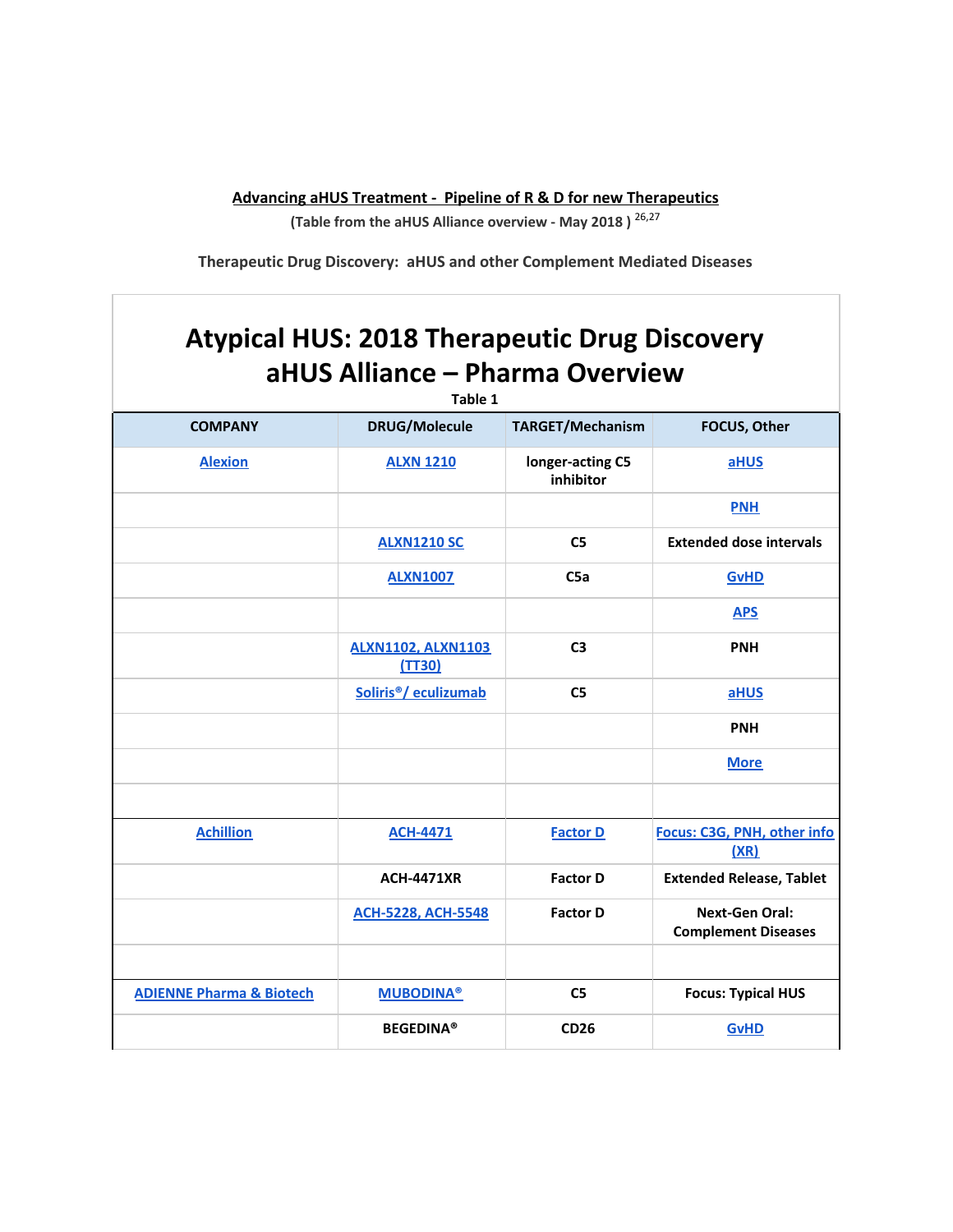|                                | <b>Ergidina</b>                         | C <sub>5</sub>                          | IRI                                          |
|--------------------------------|-----------------------------------------|-----------------------------------------|----------------------------------------------|
|                                |                                         |                                         |                                              |
| <b>Akari Therapeutics</b>      | <b>Coversin®</b>                        | C <sub>5</sub>                          | <b>PNH</b>                                   |
|                                |                                         |                                         | aHUS, GBS, MG                                |
|                                |                                         |                                         | <b>Clinical Trial: PNH</b>                   |
|                                | <b>Coversin<sup>®</sup> Long Acting</b> | C5 and LTB4                             | <b>Other</b>                                 |
|                                | <b>Coversin<sup>®</sup> Dual Acting</b> | C5 and LTB4                             | <b>Other</b>                                 |
|                                |                                         |                                         |                                              |
| <b>Alnylam</b>                 | Cemdisiran(ALN-CC5)                     | C <sub>5</sub>                          | aHUS                                         |
|                                |                                         |                                         | <b>PNH</b>                                   |
|                                |                                         |                                         |                                              |
| <b>Amgen</b>                   | <b>ABP 959</b>                          | <b>C5 (Biosimilar to</b><br>eculizumab) | aHUS                                         |
|                                |                                         |                                         | <b>PNH</b>                                   |
|                                |                                         |                                         | <b>ANZCTR Trial</b>                          |
|                                |                                         |                                         |                                              |
| <b>Amyndas Pharmaceuticals</b> | <b>AMY-101 C3</b>                       | C3 (compstatin Cp40)                    | <b>PNH</b>                                   |
|                                |                                         |                                         | C3G, Others                                  |
|                                | <b>AMY-201</b>                          | C <sub>3</sub>                          | Other: mini-FH                               |
|                                | <b>AMY-301</b>                          | C <sub>3</sub>                          | <b>AMD</b>                                   |
|                                |                                         |                                         |                                              |
| <b>Annexon</b>                 | <b>ANX005</b>                           | C1q                                     | <b>Autoimmune</b>                            |
|                                |                                         |                                         | IVlg                                         |
|                                |                                         |                                         | <b>Complement Mediated</b><br><b>Disease</b> |
|                                |                                         |                                         |                                              |
| <b>Apellis</b>                 | Compstatin <sup>®</sup> /APL-2          | C <sub>3</sub>                          | <b>PNH: Paddock</b>                          |
|                                |                                         |                                         | <b>PNH: Pharaoh</b>                          |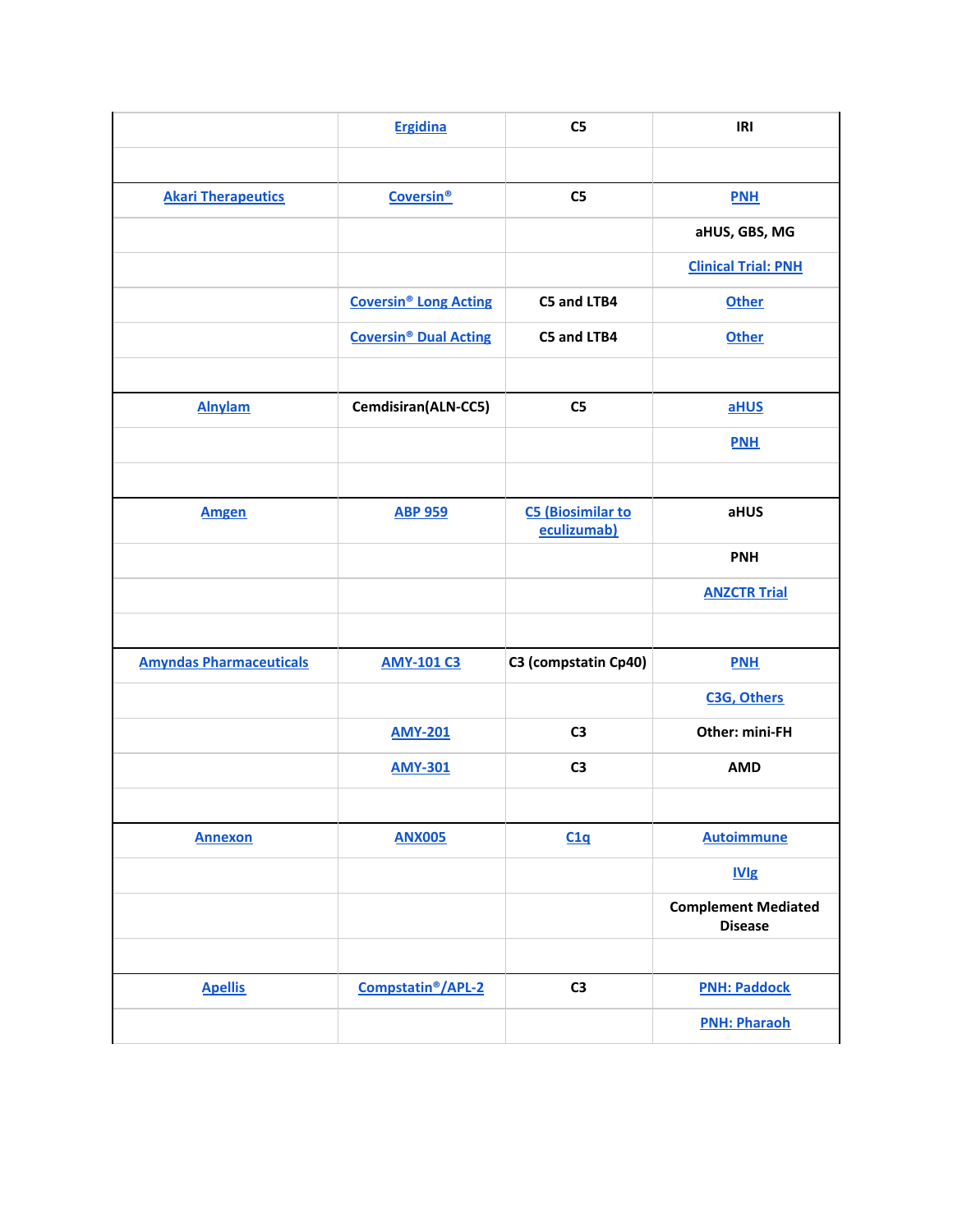|                              |                                           |                             | <b>Glomerulopathies</b>                 |
|------------------------------|-------------------------------------------|-----------------------------|-----------------------------------------|
|                              |                                           |                             | <b>Other APL-2 Trials</b>               |
|                              |                                           |                             |                                         |
| <b>Argenx</b>                | <b>ARGX-113/ Efgartigimod</b>             | FcRn                        | MG, IgG-mediated<br>autoimmune diseases |
| - collaboration with Broteio | <b>ARGX-117</b>                           | <b>Novel target</b>         | complement-mediated<br>indications      |
|                              |                                           | NHance™                     |                                         |
|                              |                                           |                             |                                         |
| <b>Attune</b>                | <b>ATN-249</b>                            | <b>Kallikrein inhibitor</b> | <b>HAE</b>                              |
|                              | Unnamed                                   | oral Sm Molecules           | <b>PNH</b>                              |
|                              |                                           |                             | complement mediated<br>diseases         |
|                              |                                           |                             |                                         |
| <b>Bioverativ</b>            | <b>BIVV009(formerly</b><br><b>TNT009)</b> | C1s                         | <b>CAD</b>                              |
| - a Sanofi company           | <b>BIVV020(formerly</b><br><b>TNT020)</b> | mAb to activated C1s        | <b>CAD</b>                              |
|                              |                                           |                             |                                         |
| <b>ChemoCentryx</b>          | <b>Avacopan</b>                           | oral C5aR inhibitor         | <b>AAV</b>                              |
|                              | (formerly CCX168)                         |                             | C3G                                     |
|                              |                                           |                             | aHUS                                    |
|                              |                                           |                             | <b>Other</b>                            |
|                              |                                           |                             |                                         |
| <b>Chugai</b>                | <b>RG6107</b>                             | C5, SC                      | <b>Complement mediated</b><br>diseases  |
| - a ROCHE company            | - aka SKY59                               |                             |                                         |
|                              | - aka RO7112689                           |                             |                                         |
|                              |                                           |                             |                                         |
| Genentech                    | <b>SKY59</b>                              | C5, SC                      | <b>Complement mediated</b><br>diseases  |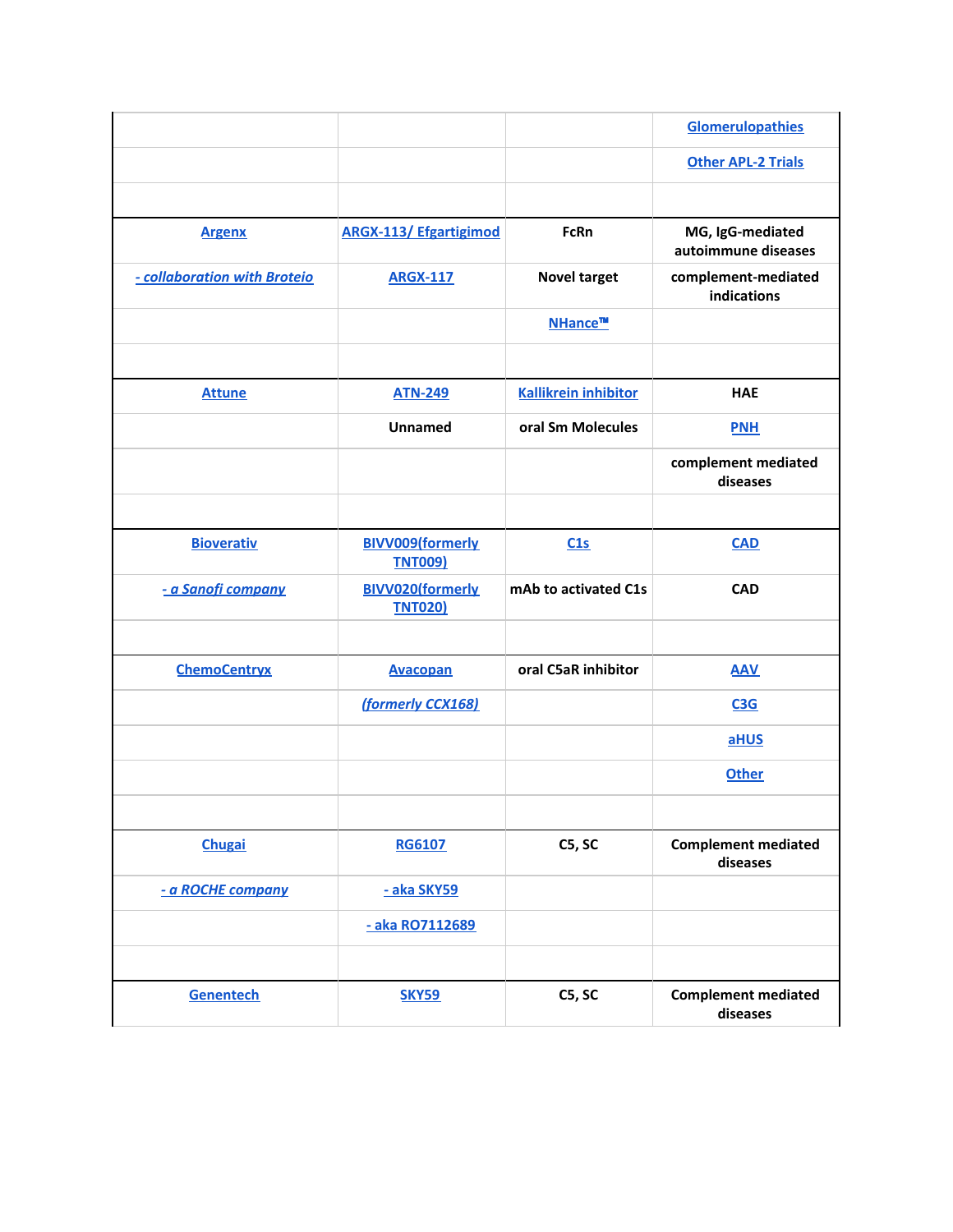| - a ROCHE company                  | - aka RO7112689                                |                                  |                                                |
|------------------------------------|------------------------------------------------|----------------------------------|------------------------------------------------|
|                                    | - aka RG6107                                   |                                  |                                                |
|                                    | Rituxan <sup>®</sup> /rituximab                | <b>CD20</b>                      | RA, NHL, CLL, GPA and MPA                      |
|                                    | MPGN, IgAN, Other                              |                                  |                                                |
|                                    | lampalizumab (RG7417)                          | <b>CT Terminated Jan</b><br>2018 | <b>AMD, GA</b>                                 |
|                                    |                                                |                                  |                                                |
| Genentech                          | <b>TNX-558</b>                                 | C5a                              | <b>Inflammatory Disease,</b><br>others         |
| - Tanox (a Genentech subsidiary)   |                                                |                                  |                                                |
|                                    |                                                |                                  |                                                |
| Genmab                             | <b>Ofatumumab</b>                              | <b>CD20</b>                      | chronic lymphocytic<br>leukemia                |
| - also see Novartis (listed below) |                                                |                                  |                                                |
|                                    |                                                |                                  |                                                |
| <b>Genzyme</b>                     | Thymoglobulin <sup>®</sup> , new<br>indication |                                  | <b>Kidney transplant rejection</b>             |
| - also see Sanofi (listed below)   | Genzyme/Sanofi<br><b>Research Pipeline</b>     |                                  | Fabry, MS, Gaucher Type 3,<br>others           |
|                                    |                                                |                                  |                                                |
| <b>GlaxoSmithKline (GSK)</b>       | Benlysta <sup>®</sup> (belimumab)              |                                  | <b>SLE</b>                                     |
|                                    | 3196165                                        |                                  | <b>RA</b>                                      |
|                                    | 2831781                                        | <b>GM-CSF</b>                    | OA, Autoimmune Disease                         |
|                                    | <b>Daprodustat</b>                             | PHI                              | Anemia with Chronic Renal<br><b>Disease</b>    |
|                                    |                                                |                                  |                                                |
| Greenovation                       | <b>Moss-FH</b>                                 | Factor H, C3                     | C3G, aHUS and PNH,                             |
|                                    |                                                |                                  | aHUS Alliance Interview                        |
|                                    |                                                |                                  |                                                |
| <b>InflaRx</b>                     | <b>IFX-1 / IFX-2</b>                           | C5a                              | <b>Complement inhibition:</b><br><b>Sepsis</b> |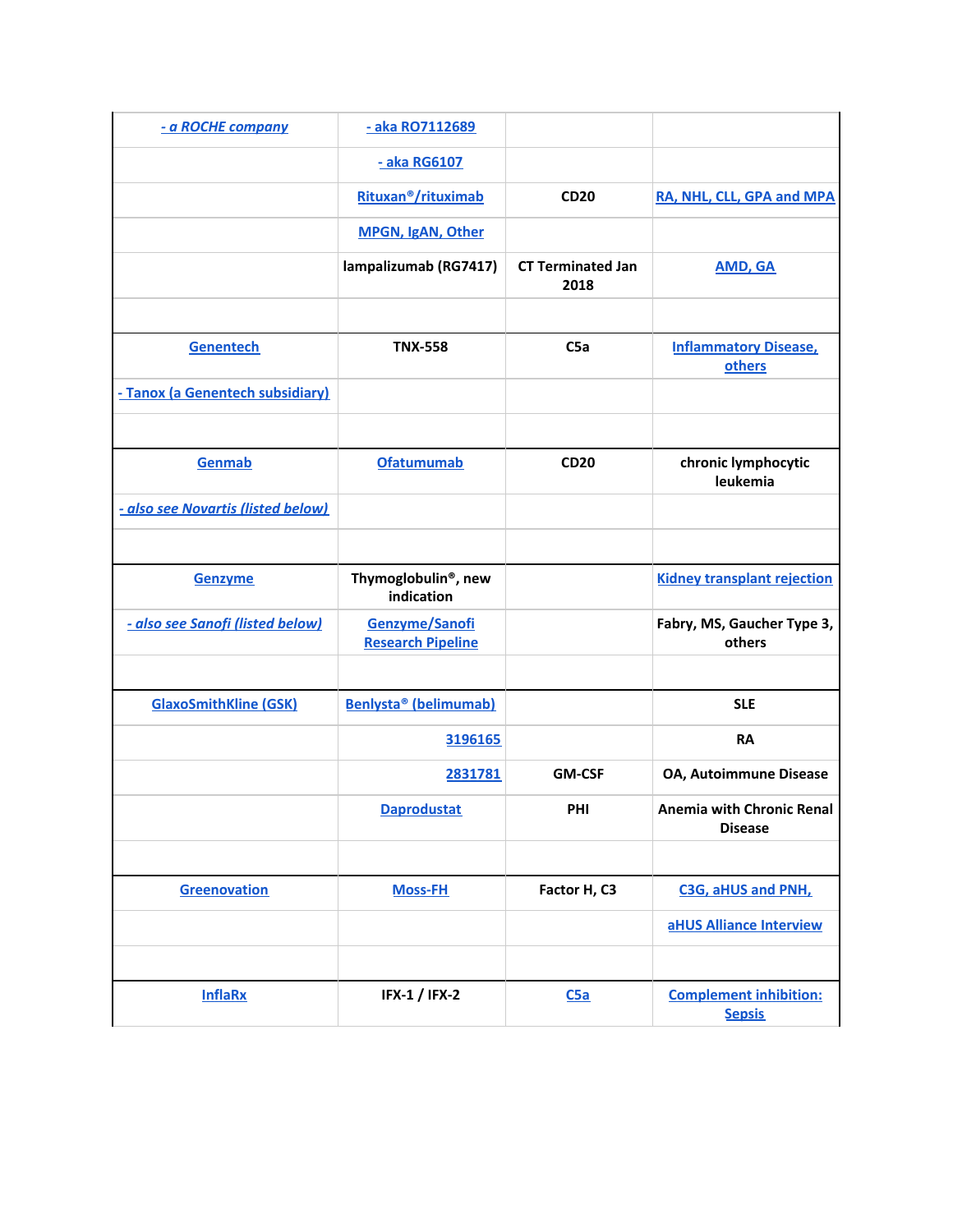|                                    |                                 |                                    | <b>Hidradenitis suppurativa</b>                   |
|------------------------------------|---------------------------------|------------------------------------|---------------------------------------------------|
|                                    |                                 |                                    | AAV, autoimmune/<br><b>inflammatory</b>           |
|                                    |                                 |                                    |                                                   |
| Inflazyme                          | Mirococept <sup>®</sup> /APT070 | C3 convertase<br>inhibitor         | <b>IRI, DGF</b>                                   |
|                                    |                                 |                                    |                                                   |
| <b>ISU Abxis</b>                   | <b>ISU305</b>                   | <b>Biosimilar, C5</b><br>inhibitor | <b>PNH</b>                                        |
|                                    |                                 |                                    |                                                   |
| <b>LFB Group</b>                   | <b>hCFH</b>                     | <b>Factor H</b>                    | aHUS                                              |
|                                    |                                 | Anti-cd303                         | SLE, autoimmune diseases                          |
|                                    |                                 |                                    |                                                   |
| <b>Novo Nordisk / G2 Therapies</b> | Neutrazumab                     | C5aR                               | SLE, RA, other                                    |
|                                    |                                 |                                    |                                                   |
| <b>Novartis</b>                    | <b>LFG316</b>                   | C <sub>5</sub>                     | <b>PNH</b>                                        |
| - also see Sandoz (listed below)   |                                 |                                    | <b>Transplant Assoc</b><br><b>Microangiopathy</b> |
|                                    | <b>KRP203</b>                   | S1PR                               | <b>GvHD, SCLE</b>                                 |
|                                    | <b>CFZ533</b>                   | <b>CD40</b>                        | <b>Renal Transplant</b>                           |
|                                    |                                 |                                    | <b>MG</b>                                         |
|                                    |                                 |                                    |                                                   |
| <b>Novartis</b>                    | <b>Ofatumumab</b>               | <b>CD20</b>                        | chronic lymphocytic<br>leukemia                   |
| - also see Genmab (listed above)   |                                 |                                    |                                                   |
|                                    |                                 |                                    |                                                   |
| <b>NovelMed</b>                    | unnamed                         | C3b and C5b-9                      | PNH, aHUS, Others                                 |
|                                    | <b>Bikaciomab</b>               | <b>Factor B</b>                    | <b>AMD</b>                                        |
|                                    | <b>NM9405</b>                   | <b>Properdin</b>                   | <b>PNH</b>                                        |
|                                    |                                 |                                    |                                                   |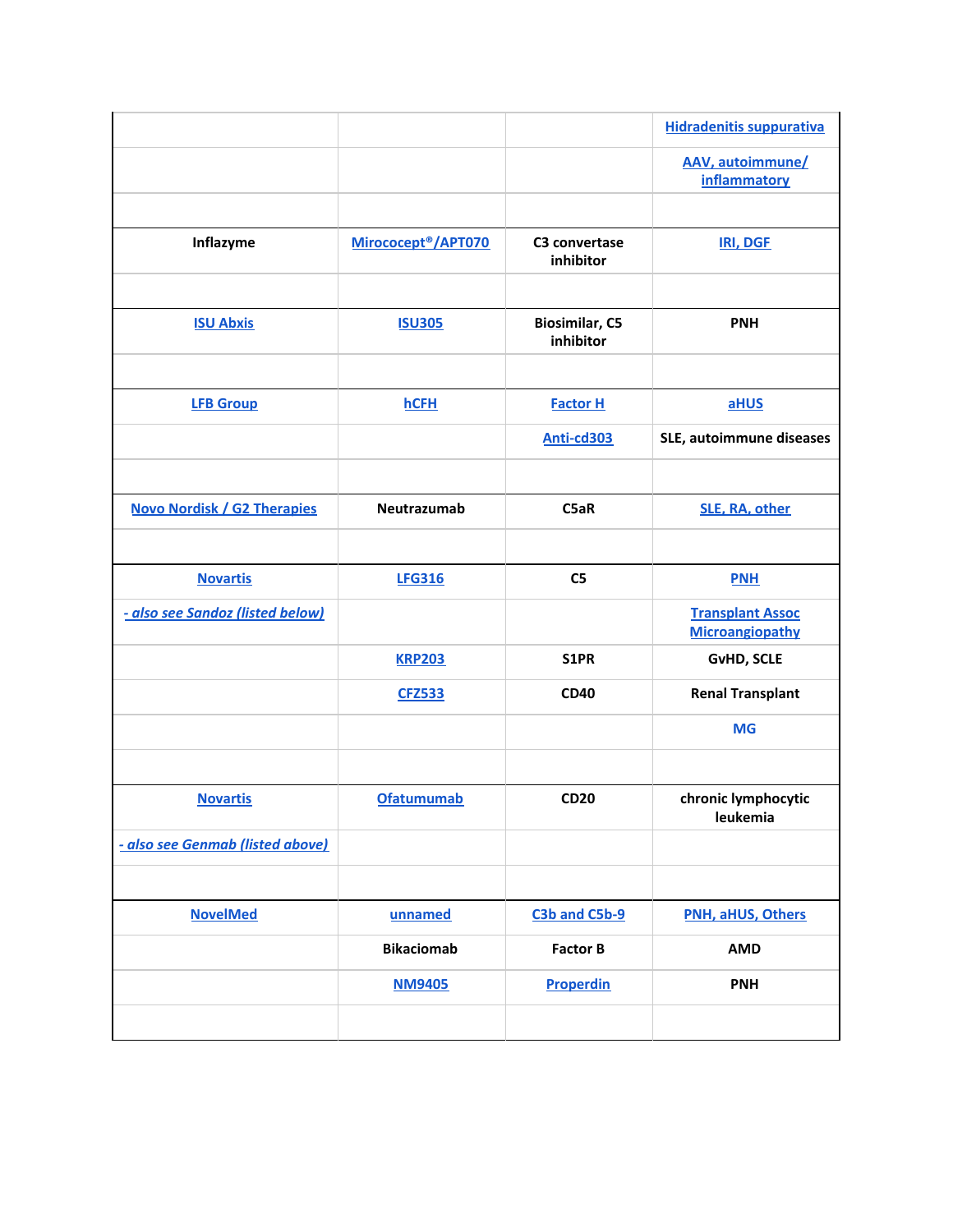| <b>Noxxon Pharma</b>                    | <b>NOX-D15</b>                  | C5a                              | <b>Complement Diseases</b>               |
|-----------------------------------------|---------------------------------|----------------------------------|------------------------------------------|
|                                         |                                 |                                  |                                          |
| <b>Omeros</b>                           | <b>OMS721 (IV and SC)</b>       | <b>MASP-2, Lectin</b><br>pathway | aHUS                                     |
|                                         |                                 |                                  | <b>HCT-TMA</b>                           |
|                                         |                                 |                                  | <b>IgAN</b>                              |
|                                         |                                 |                                  | <b>Others</b>                            |
|                                         | <b>OMS906</b>                   | MASP-3, Alternative<br>pathway   | <b>PNH, aHUS, AMD Others</b>             |
|                                         |                                 |                                  |                                          |
| <b>Opthotech</b>                        | Zimura (ARC1905)                | C <sub>5</sub>                   | <b>AMD, GA</b>                           |
|                                         |                                 |                                  |                                          |
| <b>Ra Pharma</b>                        | RA101495                        | C <sub>5</sub>                   | <b>PNH</b>                               |
|                                         | <b>RA101495SC</b>               | C <sub>5</sub>                   | PNH, aHUS and LN                         |
|                                         | <b>RA101495 XR</b>              | C <sub>5</sub>                   | not specified                            |
|                                         | Unnamed                         | <b>Factor D, SC</b>              | C3GN and DDD, AMD                        |
|                                         | Unnamed                         | C5, oral                         | PNH, gMG, and LN                         |
|                                         | Unnamed                         | C1s                              | CAD, SLE, GBS, others                    |
|                                         |                                 |                                  |                                          |
| <b>Regenesance/Complement</b><br>Pharma | Regenemab                       | C6                               | PNH, Myasthenia Gravis,<br><b>Others</b> |
|                                         |                                 |                                  |                                          |
| <b>Resverlogix</b>                      | apabetalone / RVX-208           | <b>BET, Sm molecule</b>          | CVD, DM, CKD, Other                      |
|                                         |                                 |                                  |                                          |
| <b>ROCHE</b>                            | <b>SKY59</b>                    | C5, SC                           | <b>Complement mediated</b><br>diseases   |
| - also see Chugai                       | RO7112689                       |                                  |                                          |
| - also see Genentech                    | <b>RG6107</b>                   |                                  |                                          |
|                                         | Rituxan <sup>®</sup> /rituximab | <b>CD20</b>                      | RA, NHL, CLL, GPA and MPA                |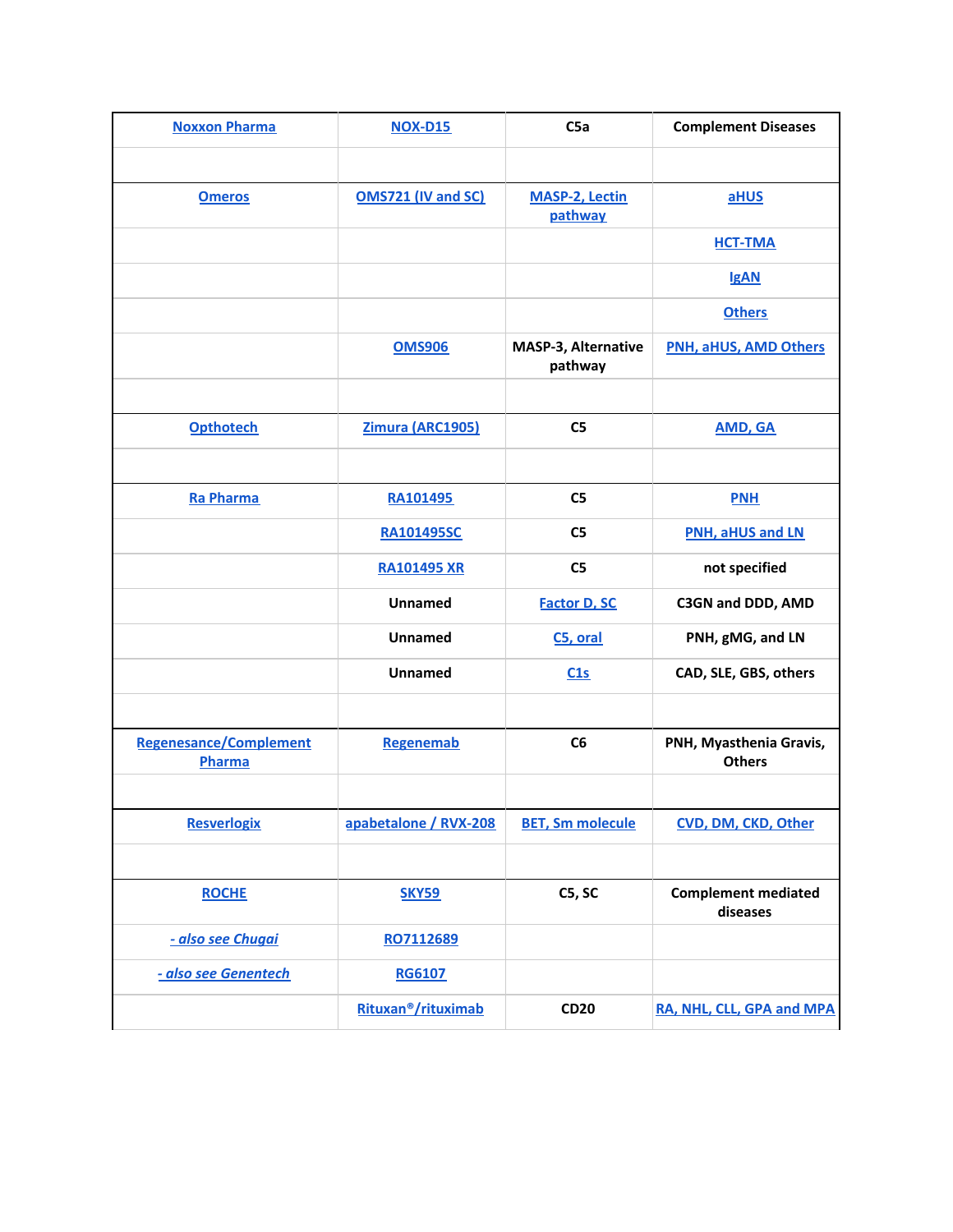|                                       |                              |                                            | MPGN, IgAN, Other                                   |
|---------------------------------------|------------------------------|--------------------------------------------|-----------------------------------------------------|
|                                       | lampalizumab (RG7417)        | <b>CT Terminated Jan</b><br>2018           | <b>AMD, GA</b>                                      |
|                                       |                              |                                            |                                                     |
| <b>Sandoz</b>                         | see Novartis/Sandoz<br>above | biopharmaceuticals                         | <b>Biosimilar Pipeline</b>                          |
| - a Novartis division                 |                              |                                            |                                                     |
|                                       |                              |                                            |                                                     |
| Sobi                                  | <b>SOBI005</b>               | C <sub>5</sub>                             | PNH, aHUS                                           |
| (Swedish Orphan Biovitrum AB)         | <b>SOBI003</b>               | <b>Enzyme Replacement</b><br>Therapy       | <b>MPS IIIA (CNS)</b>                               |
|                                       |                              |                                            |                                                     |
| <b>Sanofi</b>                         | <b>Various affiliations</b>  | <b>Sanofi and Alnylam</b><br><b>RNAi</b>   | Sanofi R & D                                        |
|                                       | $\tilde{\phantom{a}}$        | <b>Sanofi Aquires</b><br><b>Bioverativ</b> | <b>Sanofi/Bioverativ Pipeline</b>                   |
|                                       |                              | Sanofi / Genzyme                           | <b>Sanofi/Genzyme Pipeline</b>                      |
|                                       |                              |                                            |                                                     |
| <b>True North (Bioverativ/Sanofi)</b> | <b>TNT009</b>                | C1s                                        | <b>Complement Mediated</b><br><b>Disorders, CAD</b> |
|                                       |                              |                                            |                                                     |
| <b>Various Pharma</b>                 | <b>Cinryze</b>               | C1-INH                                     | <b>Therapy Target: HAE</b>                          |
|                                       | <b>Berinert</b>              |                                            |                                                     |
|                                       | <b>Ruconest</b>              |                                            |                                                     |
|                                       | <b>Others</b>                |                                            |                                                     |
|                                       |                              |                                            |                                                     |

Note: Created by the aHUS Alliance as a snapshot of aHUS drug discovery information available to the general *public in early 2018, this chart contains basic information and therefore should not be considered a comprehensive review of companies, or investigational drugs. Inclusion in this table is not an indicator of endorsement for companies, research teams or products, so any mention or omissions should not be considered relevant for investment or other purposes.*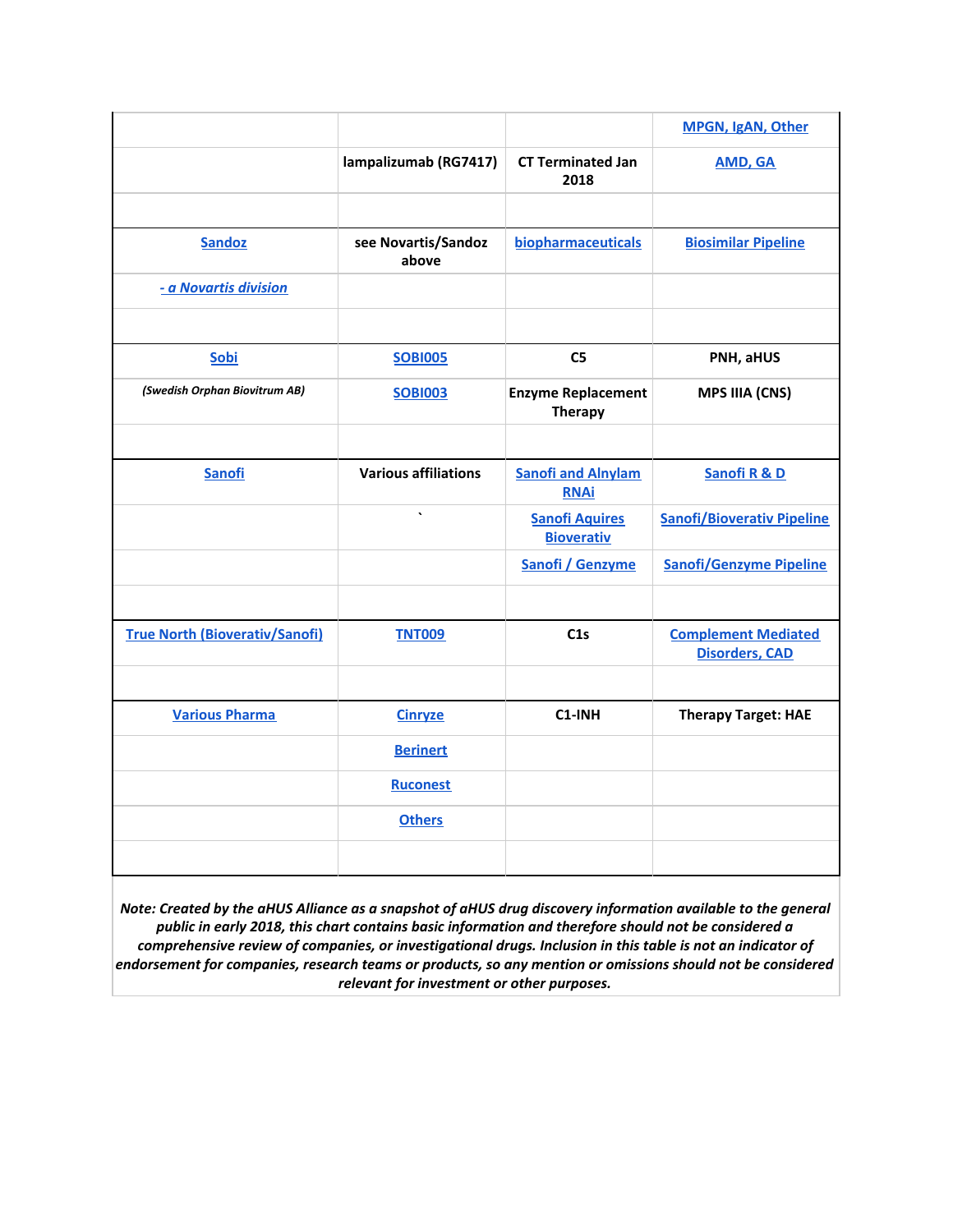# *[Click to download](https://docs.google.com/spreadsheets/d/e/2PACX-1vRtIkuQYMU7c0aPEqnDET7iC9mbt5NSF3dbOb4ieRTjMGeHsv_q1o-i5kmUEnsm2KTh1tIVwd5jdXEe/pub?output=pdf) the PDF of 2018 aHUS Drug Discovery table.*



# **aHUS Alliance RESOURCE List**

# **2016 aHUS Global Poll: aHUS Patient Voice** 28

An international poll of aHUS patients and pediatric caregivers was launched on 29 February 2016 (world Rare Disease Day) and was completed 15 April 2016. The poll was offered in 6 languages and contained 45 questions to include patient profiles as well as diagnosis and treatment experiences. Additional information and insights were sought regarding aHUS challenges, patient engagement views, clinical trials, and orphan drug development issues.

### 233 respondents from 23 countries provided data for the 2016 aHUS Global Poll, with results reported within **these assets, graphs and commentary:**

- 2016 aHUS Global Poll OVERVIEW: <http://ow.ly/gSj8303GcdH>
- 2016 aHUS Global Poll, RESULTS & Graphs: <http://ow.ly/1DA7303FoJx>
- RareConnect 2016 aHUS Poll Webinar (commentary by Dr. C Licht): <http://ow.ly/ACiN303GajE>

2014 aHUS Poll: In Collaboration with RareConnect, previous aHUS poll Results & Webinar with commentary by Dr. *T Goodship:* <http://ow.ly/hRau303OZG2>

# **aHUS Insights – Select Info from the 2016 Global Poll** <sup>28</sup>**–** *(View Complete Data at Links above)*

*Poll respondent Profile* - 48% of responses were from caregivers of pediatric aHUS patients, with the remaining 52% of data representing adult patients. 66% of people completing the 2016 aHUS global poll were female, 34% were male.

- Response rate by Nation Of the 23 countries participating in the 2016 poll, respondents living in these three countries had the highest participation rates with the other 20 nations created less than 10% of survey responses. (The poll was available in 6 languages:EN, ES, FR, RUS, IT and JPN) USA - 43% UK - 18% Canada - 11%
- Genetic Testing 84% have or are awaiting Genetic Test Results
- aHUS Info Sources When seeking Information, most:
- Check aHUS Patient Organizations-37% Rely on their Doctor 17% Utilize Search Engines 26%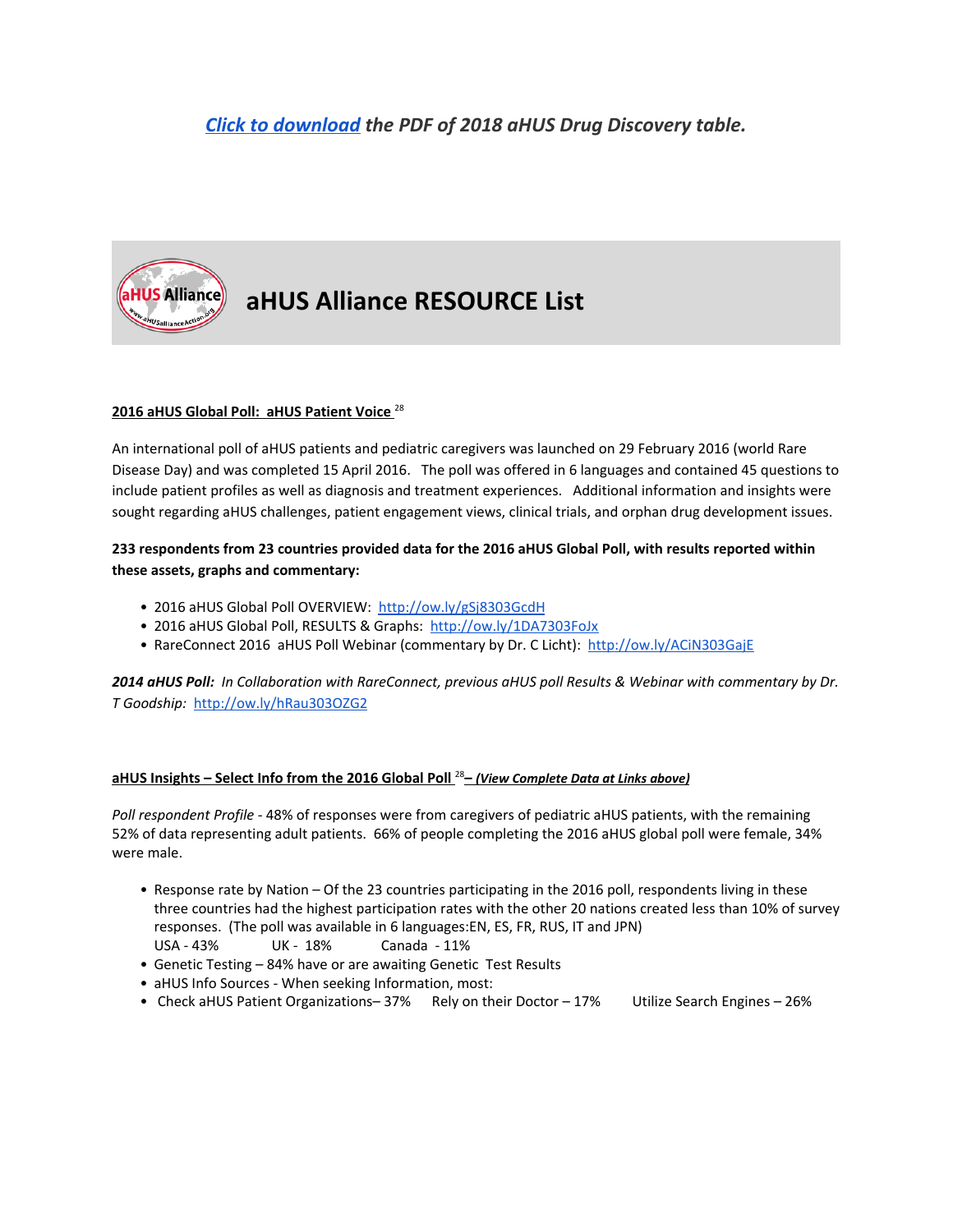- Dialysis 46% of poll respondents stated the most significant dialysis issue was it interferes with normal routines. Other dialysis issues:
	- Impact on Other ORGANS 29%
	- Negative affect on QUALITY at Work/School 28%
	- Issues with ANXIETY or DEPRESSION 27%
- aHUS Research Participation 50% of Respondents have already done so, and 36% more would like participate but don't know how to engage.
- Inequality in Treatment Options among Nations Access to eculizumab for treatment of aHUS patients worldwide plummets from 77% to only 37% for poll respondents in nations outside of the US & EU. (White Paper at <http://ow.ly/Dbzb303ZqhU> )
- COST Impact 7 out of 10 state their specialist or medical team mention COST of aHUS treatment in discussing patient care options. 16% state cost concerns affect their treatment options or medical care.
- COST Treatment Access 24% of respondents state aHUS medical care or treatment is limited by their National or Heath Ministry policies. 29% note that cost of medical care and treatment concern them and their family.
- Advancements in aHUS treatment or drug therapies- Factors or key considerations for use:
	- Cost of new drugs would likely affect our usage 33%
	- Recommendation of our medical team 28%
	- Type of drug delivery/Ease & Convenience of New Treatment 24%

Out of a population of 1 million people, 49,000 has Diabetes<sup>1</sup>, 650 people have one of the more than 7,000 Rare Diseases<sup>2</sup> and only 2 people have aHUS<sup>3</sup> **All Diseases Rare Diseases** aHUS 1 WHO Diabetes Fact Sheet 2 US World Pop Clock and US FDA Def. of Therapies Under Orphan Drug Act 3 Maga, Smith, et al, 2010 U. Iowa aHUSallianceAction.org **HUS Alliance**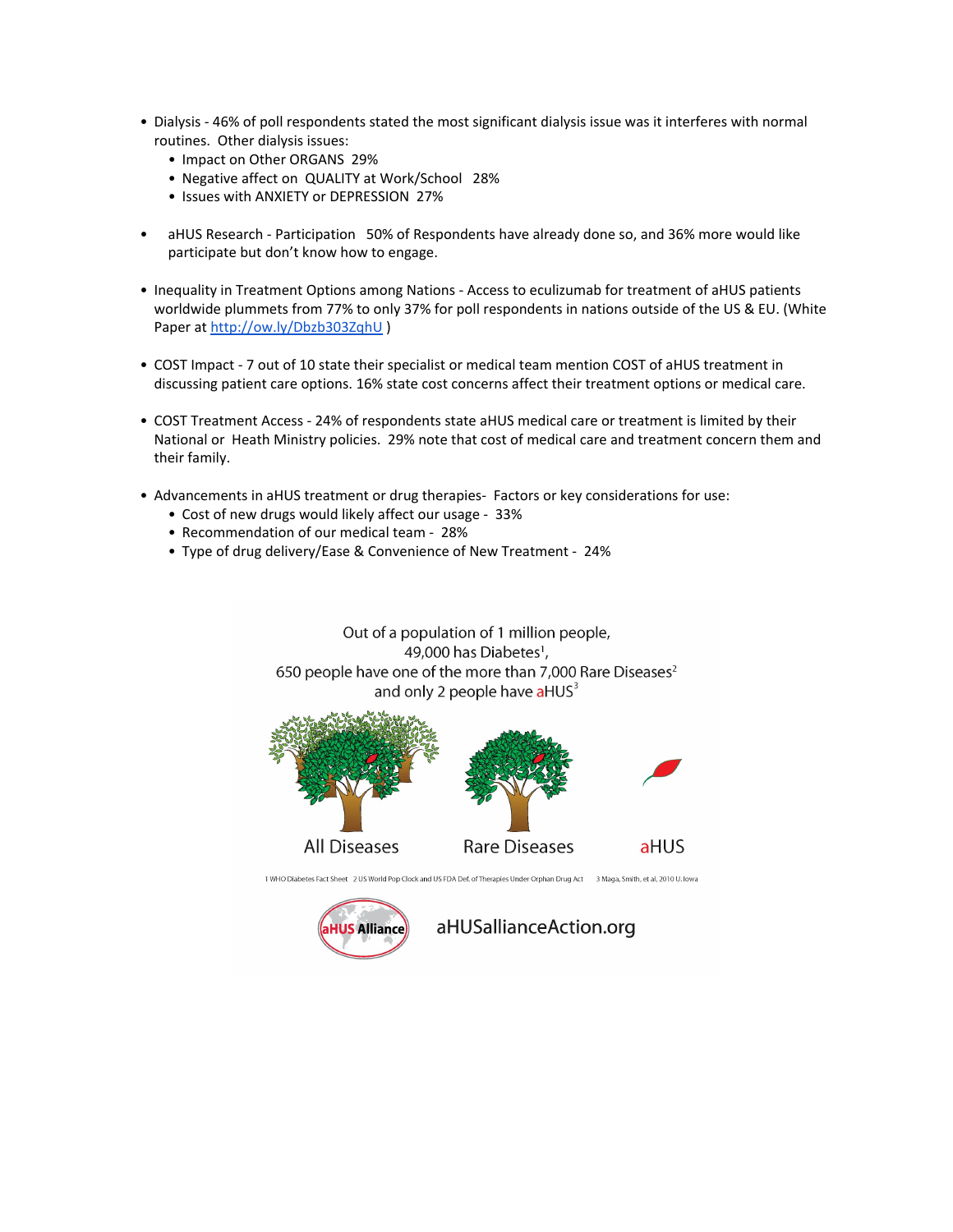# **2016 aHUS Global Poll, RESULTS & Graphs**: <http://ow.ly/1DA7303FoJx>

## **DIRECTORY of aHUS Patient Organizations:** <http://ow.ly/TlLw303QQGn>

## **Access to aHUS Treatment: 2016 aHUS Global Poll White Paper –** click [here](http://www.ahusallianceaction.org/wp-content/uploads/2016/05/Access-to-aHUS-Treatment.pdf) to view **aHUS and Dialysis Insights: 2016 aHUS Global Poll White Paper –** click [here](http://www.ahusallianceaction.org/wp-content/uploads/2016/08/aHUS-and-Dialysis-Insights-.pdf) to view

### **Press Kit: aHUS Alliance -** click [here](http://www.ahusallianceaction.org/ahus-alliance-press-kit/) to view

### *Resources – More about aHUS*

\*Know [aHUS:](http://www.ahusallianceaction.org/know-ahus-know-us/) Know US - Living with Atypical HUS (in EN, FR, ES)

\*aHUS [Organizations](http://www.ahusallianceaction.org/patient-associations/) around the World - Direct links to websites & social media for Nations with aHUS Advocacy

\*aHUS Alliance Network: Clinicians & [Investigators](http://ww.ahusallianceaction.org/ahus-clinicians-investigators/)

\*In ENGLISH: Disease OVERVIEW with definitions & research links

Atypical HUS NCBI [GeneReviews](http://www.ncbi.nlm.nih.gov/books/NBK1367/) © **,** affiliated with the National Institutes of Health (NIH)

\*In ENGLISH and Multiple Languages: KDIGO GLOBAL [CONSENSUS](http://kdigo.org/home/conferences/complement-mediated-kidney-diseases/)

An international consensus approach to the diagnosis and management of patients with complement-mediated kidney disease, such as aHUS. *Atypical hemolytic uremic syndrome and C3 [glomerulopathy:](http://www.kidney-international.org/article/S0085-2538(16)30604-4/fulltext) conclusions from a "Kidney Disease: Improving Global Outcomes" (KDIGO) [Controversies](http://www.kidney-international.org/article/S0085-2538(16)30604-4/fulltext) Conference* (Goodship, THJ et al, 2017)

**\***Atypical HUS Clinical Channel - YouTube: <http://ow.ly/mSyT303ZDch> [Atypical](https://www.youtube.com/channel/UCChTJWJDz5TiiLxR8AtX6bA/playlists) HUS Patient Voice - YouTube

#### **Rare Diseases – Fast Facts**

- There are approximately 7,000 diseases and conditions designated as a rare disease, each affecting fewer than 200,000 Americans. In Europe, a disease is considered rare if it affects fewer than 1 in 2,000 people.
- Rare diseases as a group affect an estimated 25 to 30 million Americans, 1 out of 10 people. Eighty percent of rare diseases are genetic in origin, and it is estimated that about half of all rare diseases affect children.

**[EURORDIS:](http://www.rarediseaseday.org/)** Founders of Global Rare Disease Day: Info & Resources [www.eurordis.org](http://www.eurordis.org/) [NORD:](http://rarediseaseday.us/) Rare Disease Day Info & Resources, specific to the USA [www.rarediseases.org](http://www.rarediseases.org/) [RareConnect](https://www.rareconnect.org/en): Disease-Specific Webpages, sponsored by NORD and EURORDIS [www.rareconnect.org](http://www.rareconnect.org/)

*These organizations provide information, services, resources, and support to the rare disease community. Their Rare Disease Day resources include press kits, social media tools, Rare Disease Day graphics and more.*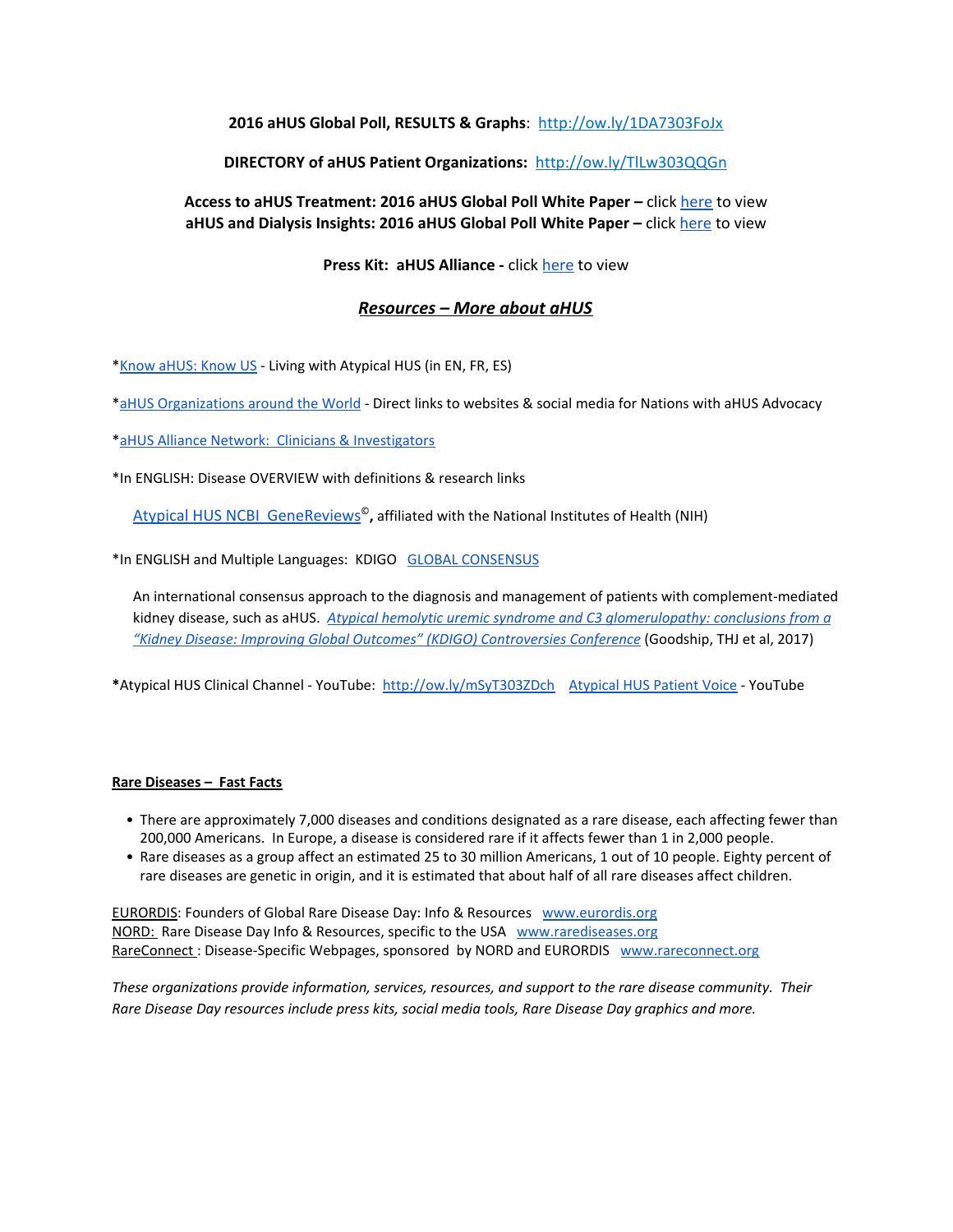**World Rare Disease Day**, recognized annually on the last day of February, encourages patients and their families, medical professionals, researchers, government officials, and companies developing treatments for rare diseases to join together to focus attention on rare diseases as a public health issue.



#### **aHUS Awareness Day is marked annually on 24 September**

Created by the aHUS Alliance in 2015, and marked in various nations around the world, aHUS Awareness Day provides an opportunity for individuals and organizations around the world to join together in support of people **living with aHUS. An opportunity to provide aHUS insights, information and outreach, we encourage participation of all stakeholders who seek to provide advancement for patients globally.**

## **Follow aHUS Awareness Day on Twitter**

#### **[@aHUS24Sept](https://twitter.com/aHUS24Sept)**



#### **CITATIONS**

<sup>1</sup> Genetics Home Reference. Atypical [hemolytic-uremic](http://ghr.nlm.nih.gov/condition/atypical-hemolytic-uremic-syndrome) syndrome.

<sup>2</sup> Noris M, Caprioli J,Bresin E, et al. Relative Role of Genetic Complement Abnormalities in Sporadic and Familial aHUS and Their Impact on Clinical Phenotype. Clin J Am Soc Nephrol. 2010;5:1844-1859.

<sup>3</sup> Benz K and Amann K. Thrombotic microangiopathy: new insights. Curr Opin Nephrol Hypertens. 2010;19(3):242-247.

<sup>4</sup>Tsai HM. The molecular biology of thrombotic microangiopathy. Kidney Int 2006 Jul;70(1):16-23.

<sup>5</sup> Noris M and Remuzzi G. Review Article: Atypical Hemolytic–Uremic Syndrome. N Engl J Med <sup>1212</sup>2009;361:1676-87.

<sup>6</sup>Caprioli J, Noris M, Brioschi S, et al. Genetics of HUS: the impact of MCP, CFH, and IF mutations on clinical presentation, response to treatment, and outcome. Blood. 2006;108:1267-1279.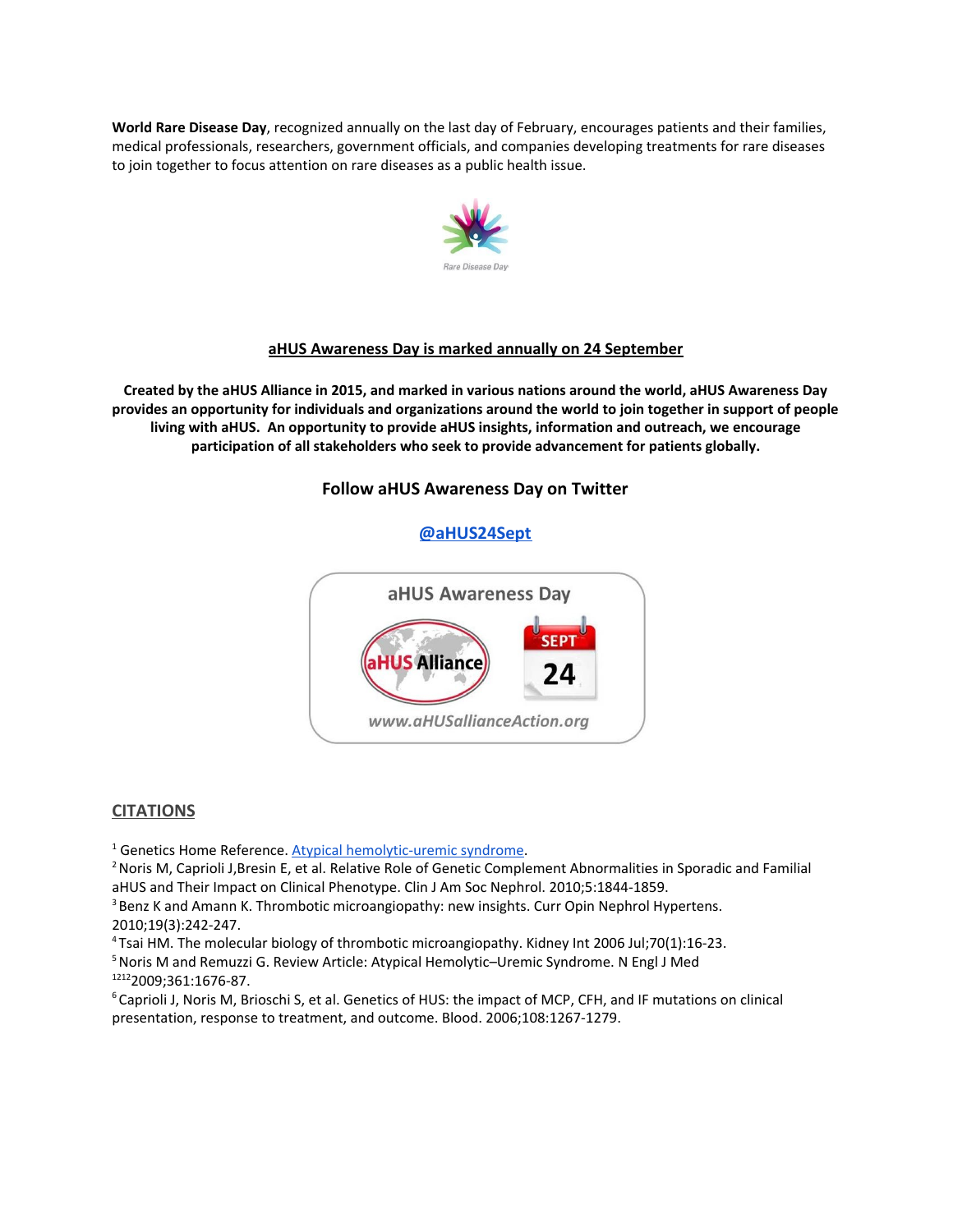<sup>7</sup> Kavanagh D and Goodship T. Atypical Hemolytic Uremic Syndrome, Genetic Basis, and Clinical Manifestations. Acquired Hematopoietic Disorders: Complement-Mediated Blood Disorders. 2011:15-20.

<sup>8</sup>Frémeaux-Bacchi, V. Treatment of atypical uraemic syndrome in the era of eculizumab. Clin Kidney J. 2012;5:4–6. <sup>9</sup>Bresin E, Daina E, Noris M, et al. Outcome of renal transplantation in patients with non–Shiga toxin-associated hemolytic uremic syndrome: prognostic significance of genetic background. Clin J Am Soc Nephrol. 2006;1:88-99. <sup>10</sup> aHUS Action. Atypical Haemolytic Uremic Syndrome (aHUS). [Available](http://www.ahus-action.org/wp-content/uploads/2011/10/aHUS-Action-Briefing-for-Parliamentarians-FINAL.pdf) here.

<sup>11</sup> Burke L, et al. The Atypical HUS Foundation (USA). A Parent's Perspective - aHUS Bootcamp. April 23, 2013. [Available](https://www.rareconnect.org/uploads/documents/a-parent-s-perspective-ahus-bootcamp.pdf) here.

<sup>12</sup> Loirat C, Frémeaux-Bacchi V. Atypical hemolytic uremic syndrome. Orphanet J Rare Dis. 2011 Sep 8; 6:60. <sup>13</sup> Tschumi S, Gugger M, Bucher B, Riedl M, Simonetti G. Eculizumab in atypical hemolytic uremic syndrome:

long-term clinical course and histological findings. Pediatric Nephrology. November 2011;26(11):2085-2088. <sup>14</sup> Mache C, Acham-Roschitz B, Frémeaux-Bacchi V, et al. Complement Inhibitor Eculizumab in Atypical Hemolytic Uremic Syndrome. Clin J Am Soc Nephrol. 2009; 4:1312–1316.

<sup>15</sup> Loirat C, Garnier A, Sellier-Leclerc AL, Kwon T. Plasmatherapy in atypical hemolytic uremic syndrome. Semin Thromb Hemost 2010:36(6):673-681.

<sup>16</sup> Zuber J, Fakhouri F, Roumenina LT, Loirat C, Frémeaux-Bacchi V on behalf of the French Study Group for aHUS/C3G. Use of eculizumab for atypical haemolytic uraemic syndrome and C3 glomerulopathies. Nat Rev Nephrol 2012:8:643-657.

 $17$  Dialysis – Side Effects. National Health Service. NHS Choices. [Available](http://www.nhs.uk/Conditions/dialysis/Pages/side-effects.aspx) here.

<sup>18</sup> Nester CM, Barbour T, Rodriquez de Cordoba S, Dragon-Durey MA, Fremeaux-Bacchi V, Goodship THJ, Kavanagh D, Noris M, Pickering M, Sanchez-Corral P, Skerka C, Zipfel P, Smith RJH. Atypical aHUS: state of the art. Mole Immunol 2015 Apr 3 [Epub ahead of print]; 67(1):31-42, 2015. [Available](http://www.sciencedirect.com/science/article/pii/S0161589015003508) here.

<sup>19</sup> Fakhouri F, Frémeaux-Bacchi V, Loirat C. Atypical hemolytic uremic syndrome: From the rediscovery of complement to targeted therapy. European Journal of Internal Medicine 2013:24:492-495.

<sup>20</sup> Legendre C, Babu S, Furman R, et al. Safety and Efficacy of Eculizumab in aHUS Patients Resistant to Plasma Therapy: Interim Analysis from a Phase 2 Trial. Abstract presented at the 43rd annual meeting of the American Society of Nephrology, Denver, CO, USA, 16–21 November 2010.

<sup>21</sup> Muus P, Legendre C, Douglas K et al. Safety and Efficacy of Eculizumab in aHUS Patients Resistant to Plasma Therapy: Interim Analysis of a Phase 2 Trial. Abstract presented at the 43<sup>rd</sup> annual mtg. of the American Society of Nephrology, Denver, CO, USA, 16-21 November 2010.

 $22$  Legendre C.M., Licht, Muus P et al. Terminal Complement Inhibitor Eculizumab in Atypical hemolytic-Uremic Syndrome. N Engl J Med 2013;368:2169-81.

 $23$  Kim J, Waller S and Reid C. Clinical Report: Eculizumab in atypical haemolytic-uraemic syndrome allows cessation of plasma exchange and dialysis. Clin Kidney J. 2012,0:-3.

 $24$  Kim Maga, TK, Nishimura CJ, Weaver, AE, Frees KL, Smith RJ. Mutations in alternative pathway complement proteins in American patients with atypical hemolytic uremic syndrome. [Available](http://www.ncbi.nlm.nih.gov/pubmed/20513133) here.

<sup>25</sup> Nester CM, Smith RJH. Factors influencing treatment of atypical hemolytic uremic syndrome. Clin J Am Soc Nephrol 2014 Aug 18 [Epub ahead of print]; 9(9):1516-8, 2014.

 $2628$  June 2015, aHUS Alliance mtg. of international aHUS patient organizations. London.

 $27$  Risitano, Antonio. The Future of Complement Treatment. At the European Society for Blood and Marrow Transplantation, Sept 29-Oct.1, 2014. Slide 4. Naples. [Available](http://www.ebmt.org/Contents/Resources/Library/Slidebank/AAIDcourse2014/Documents/22%20Risitano%20EBMT%20Naples%20PNH%20v3%20x%20Dan.pdf) here.

<sup>28</sup> 2016 aHUS Global Poll. Conducted by the aHUS Alliance, 45 questions were offered in a poll for aHUS adult patients and pediatric caregivers, made available in 6 languages. (N=233, from 23 countries) Poll [Overview.](http://ow.ly/gSj8303GcdH) Poll [Questions](http://ow.ly/1DA7303FoJx) & Results. Poll [Webinar,](http://ow.ly/ACiN303GajE) courtesy of RareConnect with commentary by Dr. C. Licht:

<sup>29</sup> Hofer J et al. Extra-Renal Manifestations of [Complement-Mediated](https://www.ncbi.nlm.nih.gov/pmc/articles/PMC4157546/) Thrombotic Microangiopathies. Front Pediatr. 2014; 2: 97.